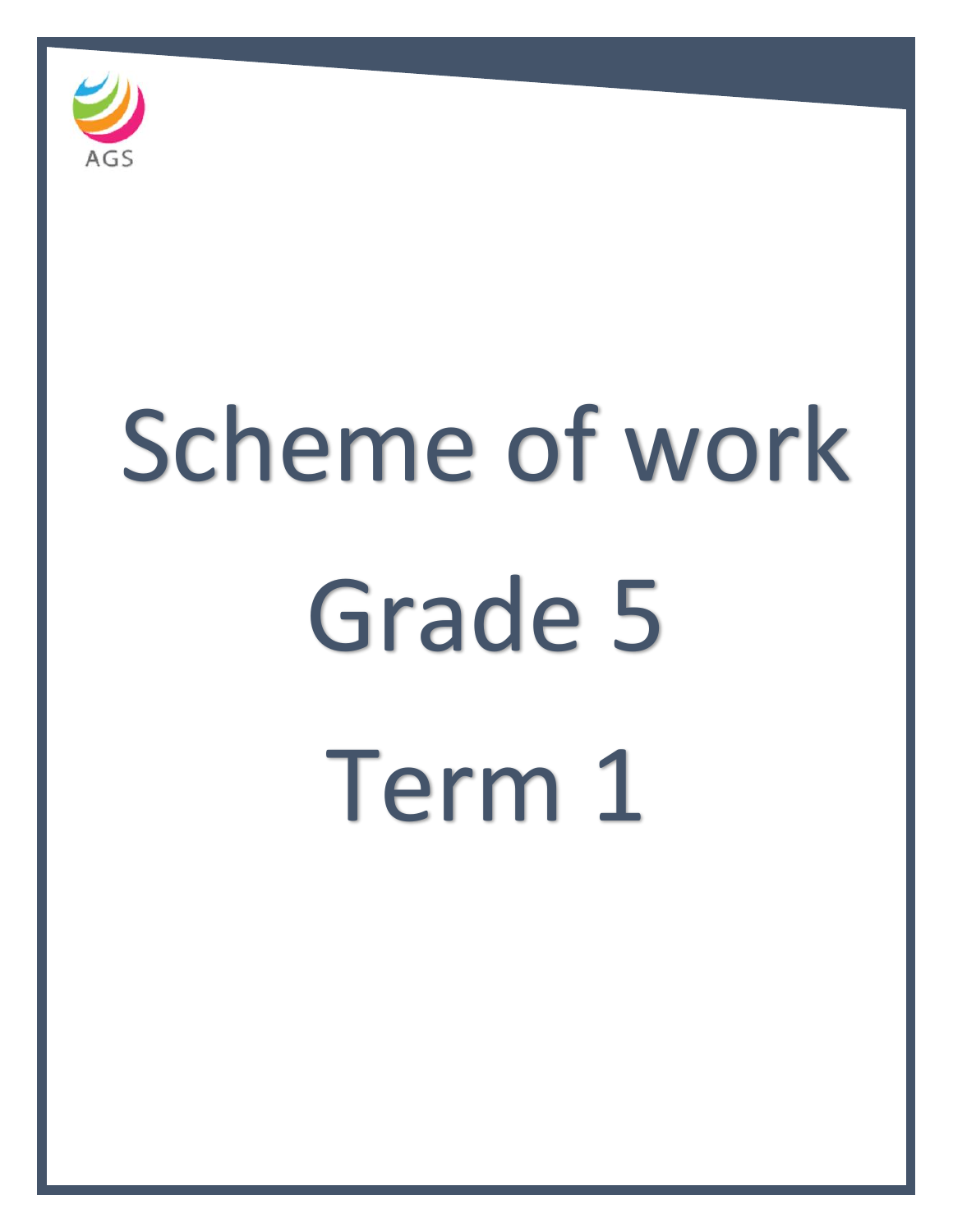

# **Unit 1**

Our first unit introduces fables as a story genre, with character/animal stereotypes and a lesson to be learned. Learners will read and compare different versions of one of Aesop's fables. They focus on the dialogue, characterisation and point-of-view of the storyteller, while seeing how a writer chooses words carefully for effect.

# **Aims and objectives:**

By the end of this unit, learners will be able to:

- identify the features of a standard fable
- explore the role of dialogue in characterisation
- identify the narrative person and the point-of-view the story is told from
- practise dramatic reading skills
- explain ideas confidently using textual evidence

# **Skills development:**

During the course of this unit, learners will:

- revise general punctuation and learn direct speech conventions
- develop inference skills through proverbs and figurative language
- extend understanding of role of verbs in dialogue
- use figurative language appropriately in prose
- compare and contrast texts

# **Unit 2**

In our second unit, learners explore a topic by reading different types of 'recounts'. They begin by ordering events on a timeline and using the information to write a paragraph. They revise simple sentences and adverbial phrases of time. They read a detailed biography and other mini biographies to learn about significant people and events in the history of space. They answer questions to gain an understanding of the text and identify key features. They practise using adverbial phrases and clauses and writing in the past tense before planning and writing a biography in the past tense. They read an interview: learn how to write 'good' questions and role play an interview. They explore modern journal writing and write an imaginary 'blog' from space.

# **Aims and objectives:**

By the end of this unit, learners will be able to:

- know and use key features of biographies and journals
- find information from various sources
- use the correct tense in their own writing
- use 'good' questions in an interview to extract information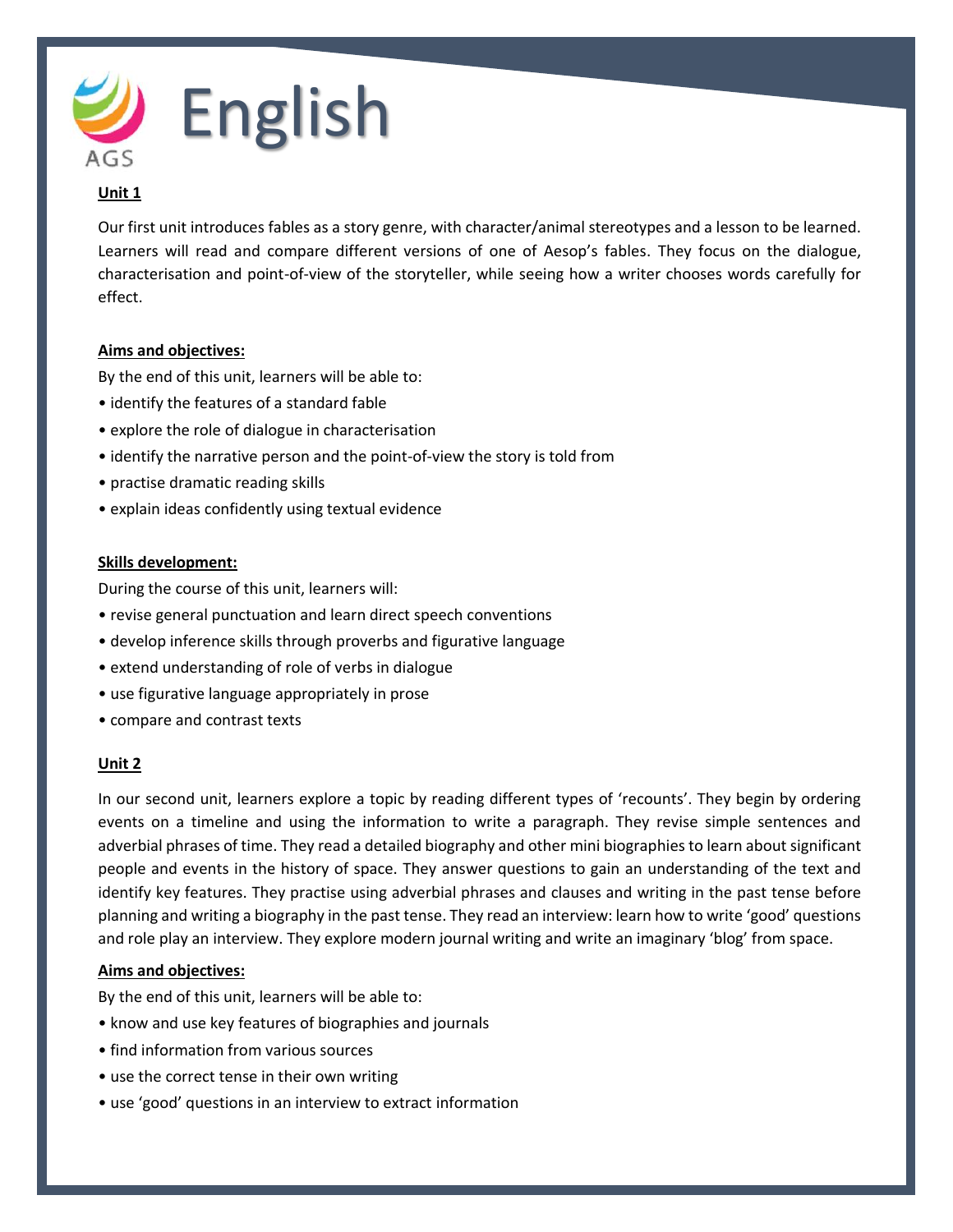#### **Skills development:**

During the course of this unit, learners will:

- order events on a timeline
- write simple sentences with adverbs of time
- use topic sentences to link paragraphs
- write good questions
- role play an interview
- plan and write a biography and a journal

### **Unit 3**

This two-week unit focuses on poetry, specifically nature poems. Learners read and compare poems written by the same poet, focusing on the structure and rhyming pattern of the poems. They explore how comparisons are made through personification and similes.

Learners explore poems with form, specifically haiku poems. They read several haiku, formulate rules and apply these rules to writing their own haiku. They look at ways of describing things using similes and metaphors and practise making up their own.

Learners will compare haiku with poems written in free verse. They will understand that some poems do not have a rhyming pattern or a specific form.

# **Aims and objectives:**

By the end of this unit, learners will be able to:

- read poems with a rhyming pattern
- compare things using personification, simile and metaphor
- analyse haiku poems and make up rules
- plan and write their own haiku poems
- analyse and perform a poem

#### **Skills development:**

During the course of this unit, learners will:

- work in groups collaboratively, take turns through speaking & listening to contribute
- identify the rhyming pattern in poems with a rhyming structure
- use syllabification to count the syllables in a haiku poem
- use personification, similes and metaphors to compare things
- analyse the form of a poem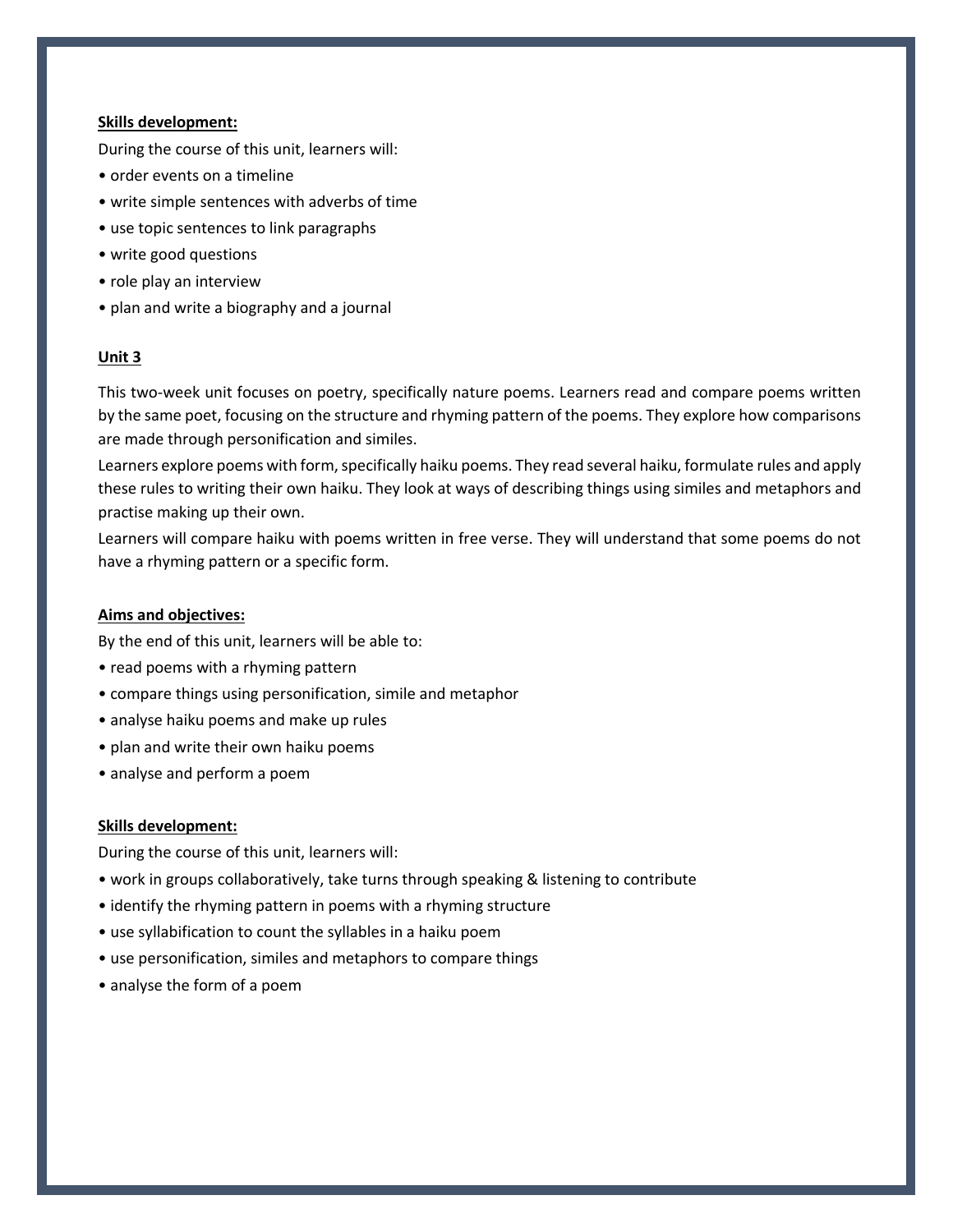#### **Assessment:**

The assessment of pupils' learning is always ongoing. Through verbal and written feedback, we provide pupils with support and advice in order to help them know and improve on their own next steps in the learning process in English.

During the term, pupils will complete independent pieces of writing, which we will use to assess a range of writing skills more generally. This provides us with feedback on how well your child is attaining relative to grade and curriculum expectations. Formatively, it provides feedback that will help us identify the next steps in writing for your child.

At the end of the year, pupils will complete a curriculum based assessment: Cambridge Progression Test and a standardized based assessment: GL Assessment - Progress Test in English.

#### **Support at home:**

Research indicates that reading is a very strong determiner of how well your child will achieve in all areas of learning and we wish to foster a wonderful reading culture in our school. There is also a strong correlation between achievement and the number of books in your home. To help your child at home, please read with them daily. This can mean reading aloud to your child as well listening to your child reading aloud to you. Reading can also take many forms; it might be reading signs when out and about, reading online material, games, magazines, subtitles on the television etc.

Please note the importance of 'Mother Tongue' – children's home and first language. It is crucial that children with English as an Additional Language continue to improve their first language in order to support their learning of English and additional languages.

Children also need to learn their spellings (or sounds) daily and then continue to revise them after any spelling assessments or dictations to ensure they have embedded an ever increasing number of spelling rules or sounds. Remember, we are aiming for long term memory rather than short term performance.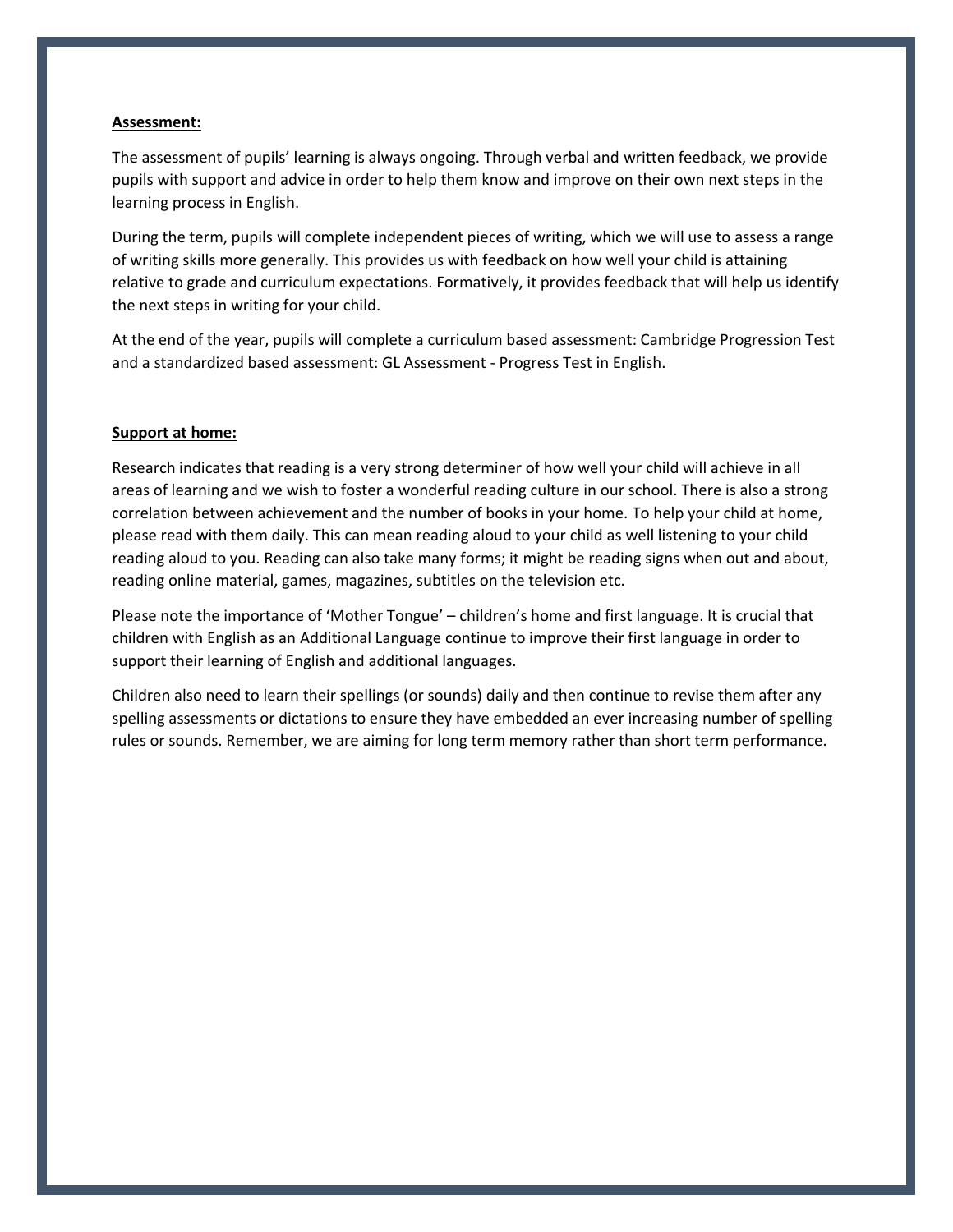

# **Unit 1**

Our first unit of the term is Number and Place Value This unit will be taught over approximately ten weeks.

# **Learning objectives:**

# **The Number System:**

- Extend their knowledge of the number system to work with whole numbers up to 6-digits.
- Round numbers to the nearest 10, 100 and 1000
- Order and compare numbers using < and > signs.
- Explore multiple patterns, extending to counting on and back in steps of constant size from any start number including working with negative numbers.

# **Mental and written methods for multiplication and division:**

- **Increase their repertoire of known multiplication facts, recognise multiples up to the 10<sup>th</sup> multiple** for all table facts to  $10 \times 10$  and derive the associated division facts.
- Multiply and divide 3-digit numbers by 1-digit numbers extending to multiplying 2-digit numbers by 2-digit numbers.
- Understand division as sharing and grouping and round answers up or down depending on the context.

# **Special numbers**:

- Extend the range of multiples to include 7, 8 and 9.
- **•** Learn square numbers up to  $10 \times 10$  and find factors of 2-digit numbers.

# **Support at home**

The mathematics work your child is doing at school may look very different to the work you remember. This is because learners are encouraged to work mentally where possible, using personal jottings to support their thinking. Ask them to show you what they are doing and help them to recall table facts using simple games like the one shown below.

**Try this at home: Beat your partner** is a game for 2 players.

**You will need** two sets of digit cards 0–9 and 20 counters. You can use buttons or any other small object.

It is useful to have a table square for checking answers.

# **What to do**:

Each player shuffles their cards and places them face down in a pile on the table. Both players simultaneously turn over their top card and lay it on the table. Both players multiply the numbers together.

The first one to say the correct answer wins a counter.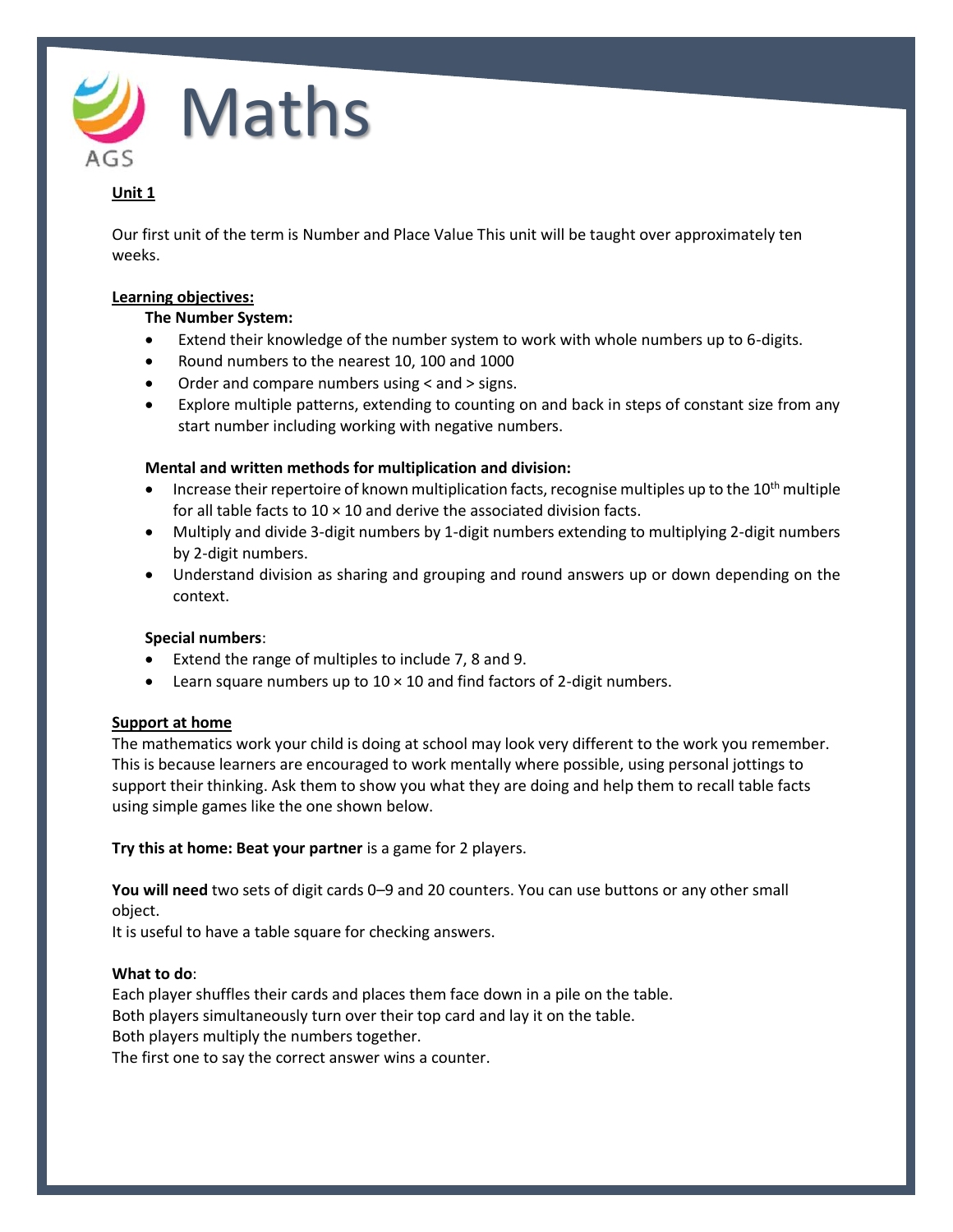For example, Player 1 turns over their card and it is a '5' and Player 2 turns over their card at the same time and is a '7', so the first to call out '35' wins a counter.



 $\begin{array}{|c|c|} \hline \texttt{5} & \texttt{7} & \end{array} \begin{array}{c} \texttt{``Five multiplied by seven is thirty-five."} \end{array}$ 

The game continues until all the counters have been won. The winner is the player with the most counters.

#### **Unit 2**

In our second unit, we will work on geometry and problem solving. It will be taught over fourweeks.

#### **Learning Objectives:**

#### **Parallel and perpendicular**:

- Identify pairs of perpendicular lines using a right-angle checker.
- explore pairs of parallel lines in objects, pictures and in their environment.

#### **Triangles:**

 Identify equilateral, isosceles, scalene and right-angled triangles and explore the properties of those triangles, including reflective symmetry.

#### **Cubes and Cuboids**:

 Recognise 3D arrangements of cubes from 2D drawings. They identify nets of cubes and find rectangles that will go together to make the faces of a cuboid.

#### **Co-ordinates**:

Read, find and plot coordinates in the first quadrant.

#### **Translation and reflection**:

 Explore translation along a straight line, and reflection of shapes and pictures in a mirror line. They complete patterns and solve puzzles using translation and reflection.

#### **Support at home**

Help your child to see the relevance of mathematics to their everyday life by: pointing out where you see pairs of parallel lines, and how you know they must be parallel helping your child to make a cuboid box out of card to store something special together looking for patterns in clothing or wrapping paper that are made by translating a shape or picture.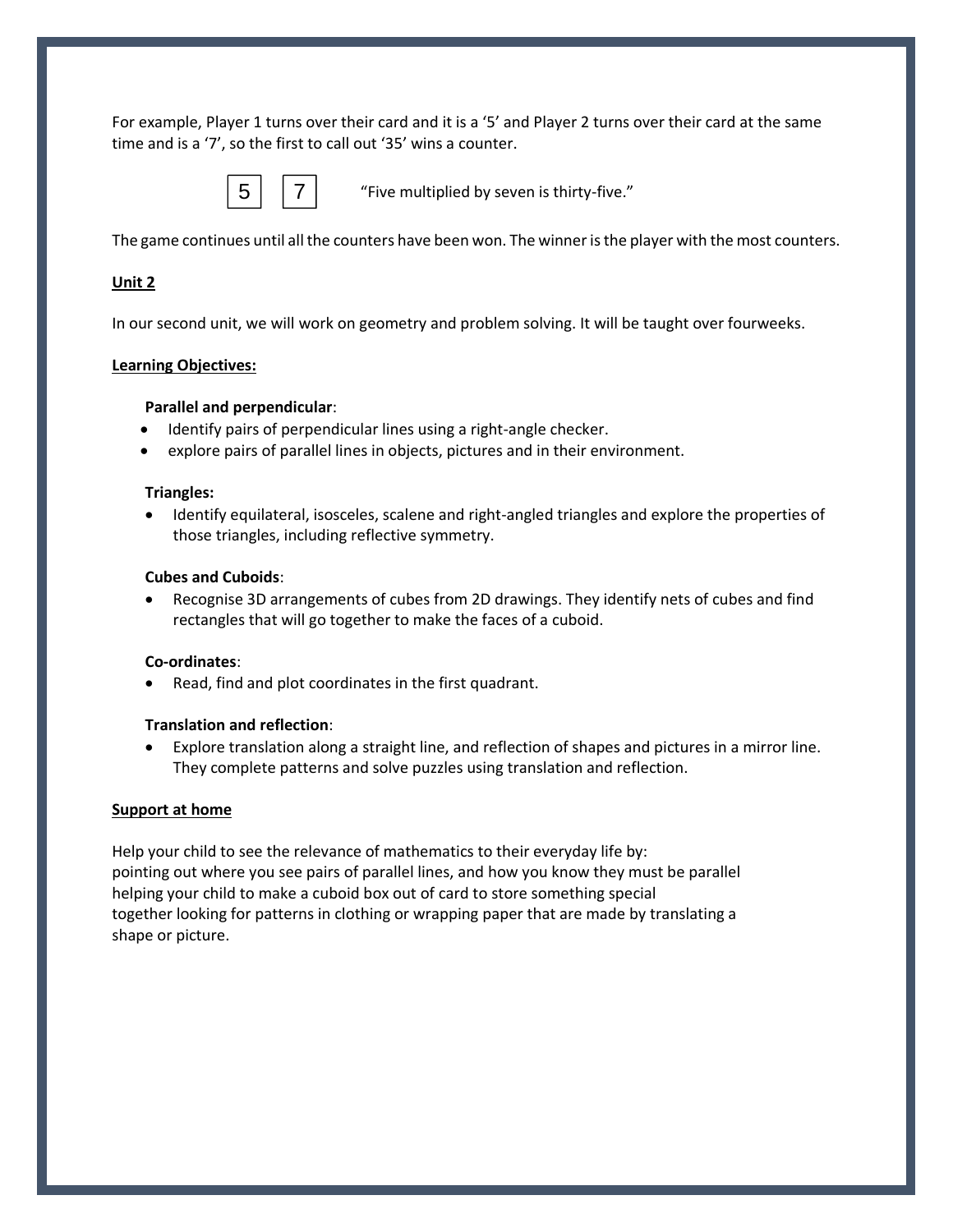#### **Try this at home**

Play this game with your child

Take it in turns to say the co-ordinates of a point on the grid, e.g. (2,3), and mark it on the grid.

The first person to make a mark that completes the four corners of a square is the winner.

#### Example:

Player 1 says (2, 3) and marks it on the grid; Player 2 says (4, 3) to make a straight line and marks that on the grid; Player 1 says (2, 5) and marks that on the grid.



Player 2 then marks (4, 5), completing the corners of a square, and is the winner.

Players can choose whatever co-ordinates they want to, so they can make it much harder for their opponent to finish off the square.

# **Unit 3**

In our third unit, we will work on measure and problem solving. This unit will be taught two/ three weeks.

#### **Learning objectives:**

**Mass**:

- Estimate and measure mass using kilograms and grams, reading scales on different equipment.
- Solve problems involving reading mass scales Converting measures of mass from kilograms to grams to put them in order of size.
- Consider the reasonableness of estimates of mass.

#### **Telling the time:**

Solve problems that involve converting between 12-hour and 24-hour notation.

#### **Timetables**:

- Solve problems using timetables with 24-hour clock notation, including calculating time differences.
- Work with calendars to find intervals between dates in weeks and days.

#### **Area**:

- Work out the areas of rectangles using the number of centimetre squares in each row and the number of rows and develop a method for calculating area from length and width.
- Revisit coordinates to solve area problems on a grid.

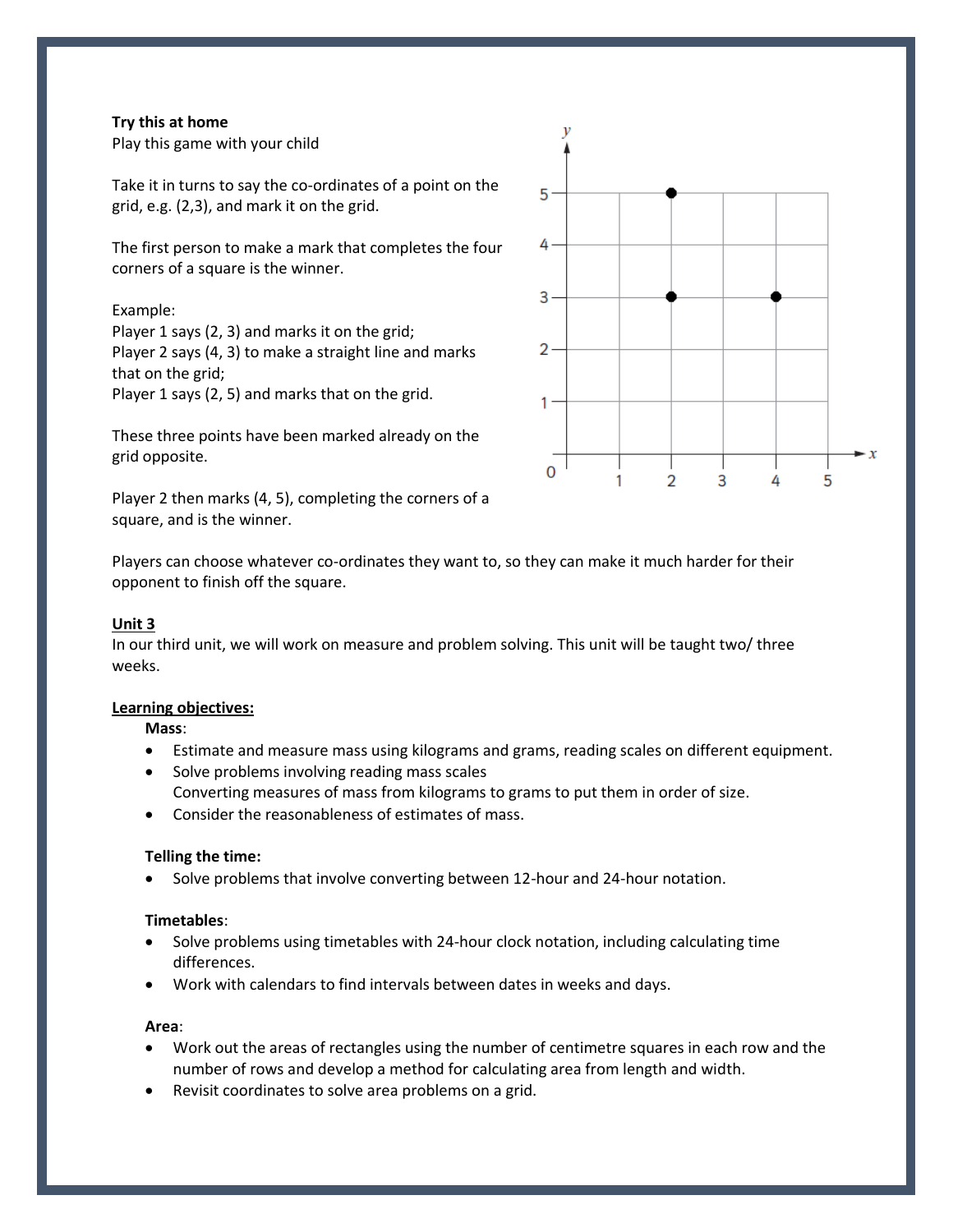#### **Perimeter**:

 Work out the perimeter of regular polygons given the length of one side and the number of sides, or the length of sides given the perimeter.

#### **Support at home**

Help your child to see the relevance of mathematics to their everyday life by:

- ensuring your child can use analogue and digital clocks to tell the time and to work out how long until an important time or event in the day.
- planning a real or imaginary journey using bus or train timetables.
- encouraging them to work out how many tiles there are in a rectangular wall or tile area by counting the number of tiles in a row and multiplying by the number of rows.

#### **Try this at home**

Investigate this problem with your child.

Measure and cut 24cm of string, wool or thread. Try to make an equilateral triangle, a square, a regular hexagon and a regular octagon with the string as accurately as possible, measuring the length of each side.

#### **Assessment**

The assessment of pupils' learning is always ongoing. Through verbal and written feedback, we provide pupils with support and advice in order to help them know and improve on their own next steps in the learning process in Maths.

At the end of every unit, pupils will be assessed against the learning objectives for that unit. However, pupils will continue to be assessed against these objectives and particularly the objectives they are finding more difficult, throughout the year. Parents will be given feedback on objectives that need more practise at home, through the parent consultation and reporting cycle.

At the end of the year, pupils will complete a curriculum based assessment: Cambridge Progression Test and a standardized based assessment: GL Assessment - Progress Test in Maths.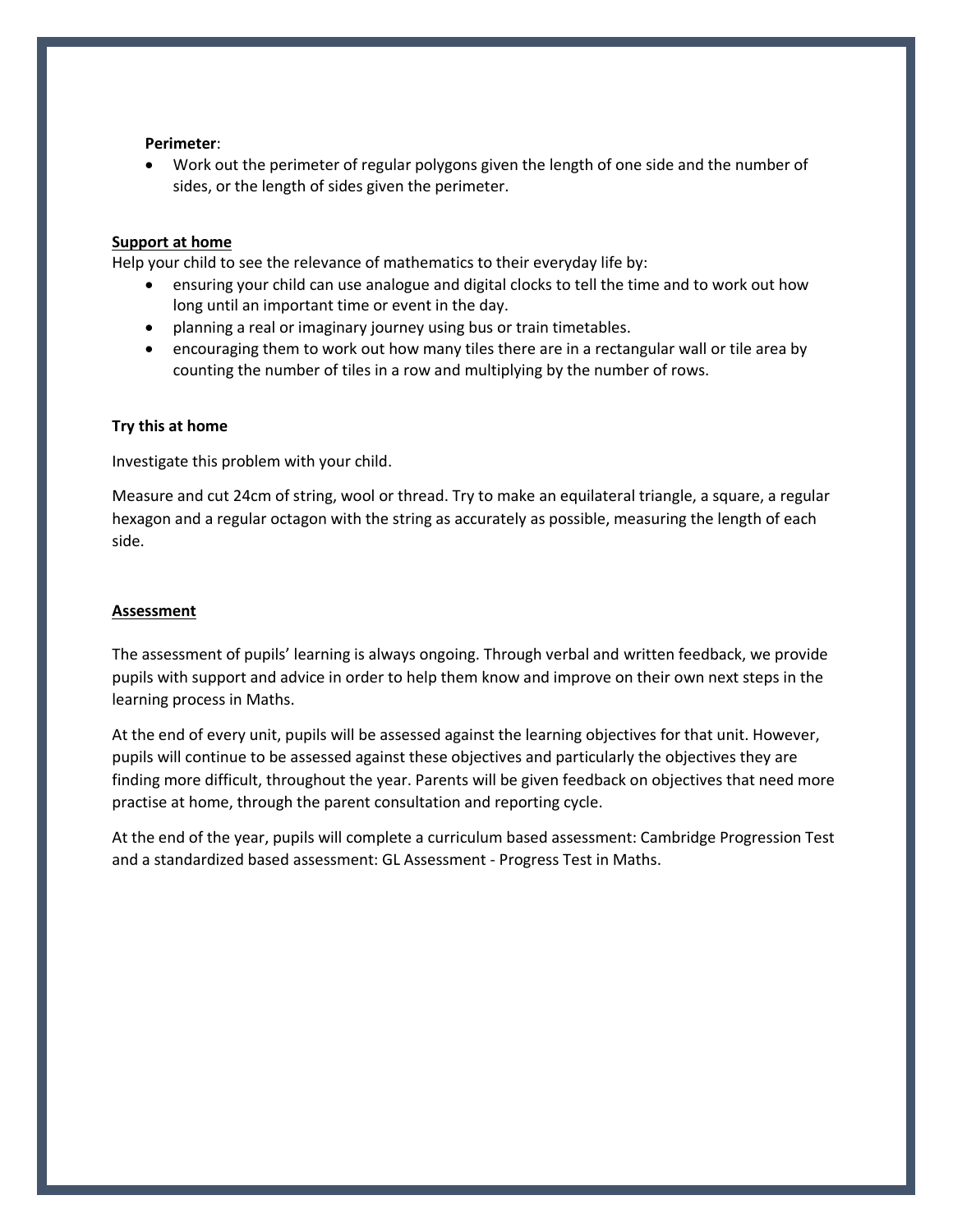

# **Unit 1**

The first unit, which will be taught over the first half term is called 'Investigating Seed Growth'.

This unit teaches the students to examine, label seeds from their fruits; the conditions required to germinate and grow a healthy plant and; investigate the germination and plant conditions using predictions, observations, recording results and conclusions.

This unit is split into 5 topics. Each topic area is taught over approximately 1 % weeks.

**Topic 1** allows learners to discover that seeds develop inside fruits and grow into new plants. Each seed contains an embryo, which develops into the new plant.

### **Learning objectives**

- Know that plants reproduce.
- Discuss the need for repeated observations and measurements.
- Recognise and make predictions from patterns in data, and suggest explanations using scientific knowledge and understanding.
- Interpret data and think about whether it is enough to draw conclusions.
- Present results in bar charts and line graphs.

**Topic 2** lets learners learn about the stages in the process of germination. Knowing the stages of germination is not required by the curriculum, but this additional material is important for understanding the life cycle of the plant. Learners observe the changes in seeds as the seeds prepare for germination.

#### **Learning objectives**

- Investigate how seeds need water for germination.
- Make relevant observations.
- Make predictions based on scientific knowledge.
- Decide whether results support predictions.

**Topic 3** gives learners the opportunity to conduct investigations to determine the conditions needed for seed germination.

#### **Learning objectives**

- Investigate how seeds need water, warmth and air for germination but not light.
- Use knowledge and understanding to plan to carry out a fair test.
- Discuss the need for repeated observations and measurements.
- Make predictions of what will happen based on scientific knowledge.
- Collect sufficient evidence to test an idea.
- Interpret data and think about whether it is sufficient to draw conclusions.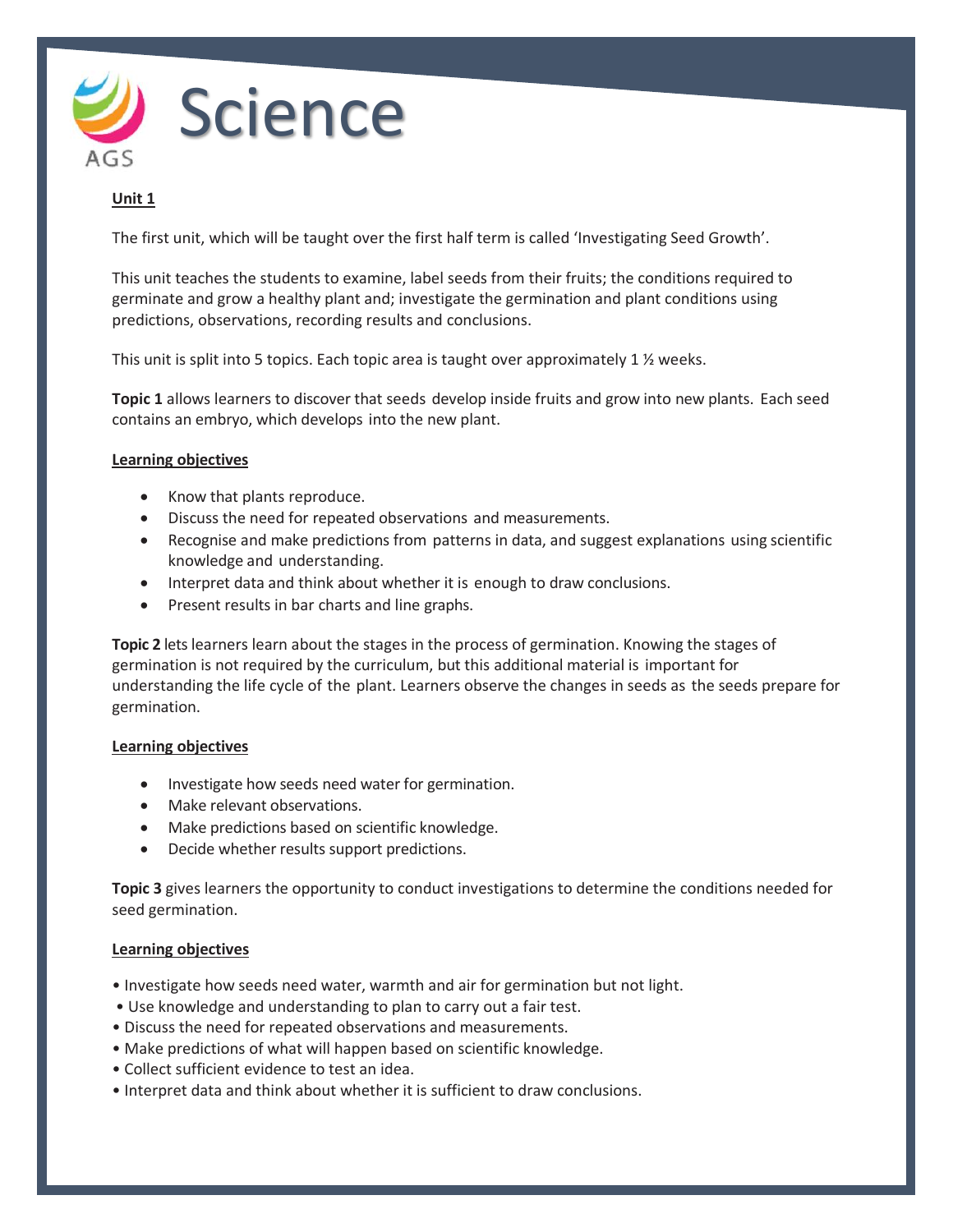**Topic 4** explores the concept that plants need water, light, warmth and air to grow.

### **Learning objectives**

- Know that plants need energy from light to grow.
- Present results in a bar chart.
- Recognise patterns in data.
- Interpret data.

**Topic 5** gives the learners the opportunity to conduct an investigation to determine the effects of light on plant growth.

#### **Learning objectives**

- Know that plants need energy from light for growth.
- Make predictions of what will happen based on scientific knowledge.
- Measure length.
- Present results in a line graph.
- Use knowledge and understanding to plan how to carry out a fair test.
- Interpret data and think about whether it is sufficient to draw conclusions.
- Begin to evaluate repeated results.

#### **Support at home**

Encourage the students to examine seeds found in everyday fruits; if possible allow the student to grow a number of seeds whilst discussing the conditions required for a healthy plant and then the possible reasons for the differences in growth rates.

#### **Unit 2**

The second unit, which will be taught over the second half term is called 'The Life Cycle of Flowering Plants'.

This unit teaches the students to know some of the ways that a seed is dispersed, examine, label different types of flowers recording their functions; understand why seeds are in fruits; recalls the conditions required to grow a healthy plant; understand the importance of pollination and how reproduction is achieved ; and draw and label the life cycle of a flowering plant.

The unit is taught over 7 topics. Each topic will be taught over one week.

**Topic 1** explores the idea that flowers form fruits and seeds, which help the plant to reproduce.

#### **Learning objectives**

- Know that plants reproduce.
- Make relevant observations.
- Present results in bar charts and line graphs.
- Discuss the need for repeated observations and measurements.
- Interpret data and think about whether it is sufficient to draw conclusions.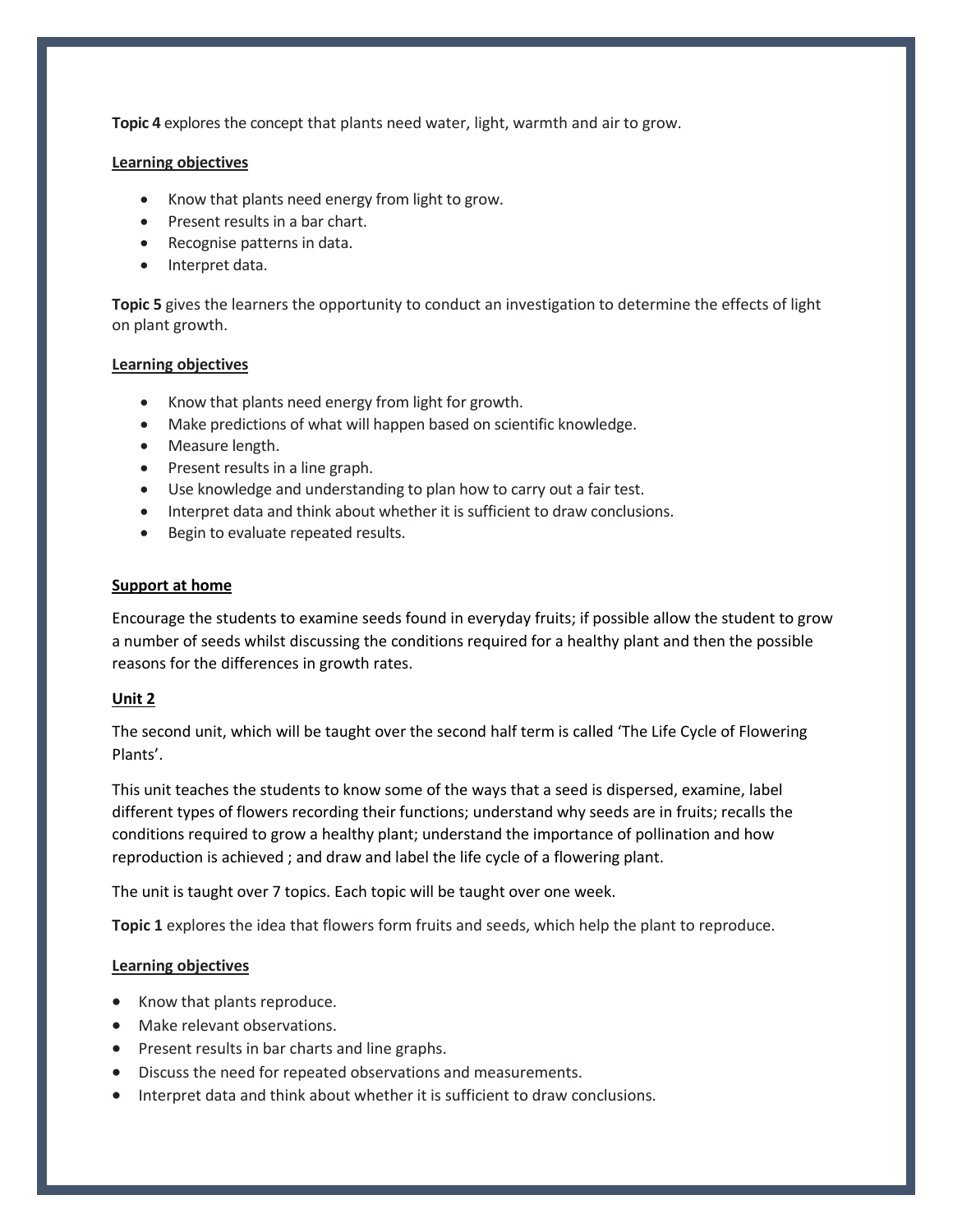**Topic 2** explores why seeds are dispersed and how animals act as agents of seed dispersal.

# **Learning objectives**

- Observe how seeds can be dispersed in a variety of ways.
- Make relevant observations.
- Suggest explanations using scientific knowledge and understanding.
- Present results in bar charts and line graphs.

**Topic 3** explores how seeds are dispersed by the wind and water. They also learn that some seeds disperse themselves by explosion (dehiscence).

### **Learning objectives**

- Observe how seeds can be dispersed in a variety of ways.
- Suggest explanations using scientific knowledge and understanding.
- Use knowledge and understanding to plan how to carry out a fair test.
- $\bullet$  Identify factors that need to be taken into account in different contexts.
- Discuss the need for repeated observations and measurements.
- Measure volume, temperature, time, length and force.

**Topic 4** teaches the learners that a flower has four main parts: sepals, petals, stamens and carpel. The stamens and carpel have several parts.

#### **Learning objectives**

- Observe that plants produce flowers that have male and female organs.
- Make relevant observations.
- Interpret data and think about whether it is sufficient to draw conclusions.
- Recognise and make predictions from patterns in data and suggest explanations using scientific knowledge and understanding.

**Topic 5** explores pollination and fertilisation.

# **Learning objectives**

- Know that insects pollinate some flowers.
- Observe that seeds are formed when pollen from the male organ fertilises the ovum (female).
- Make relevant observations.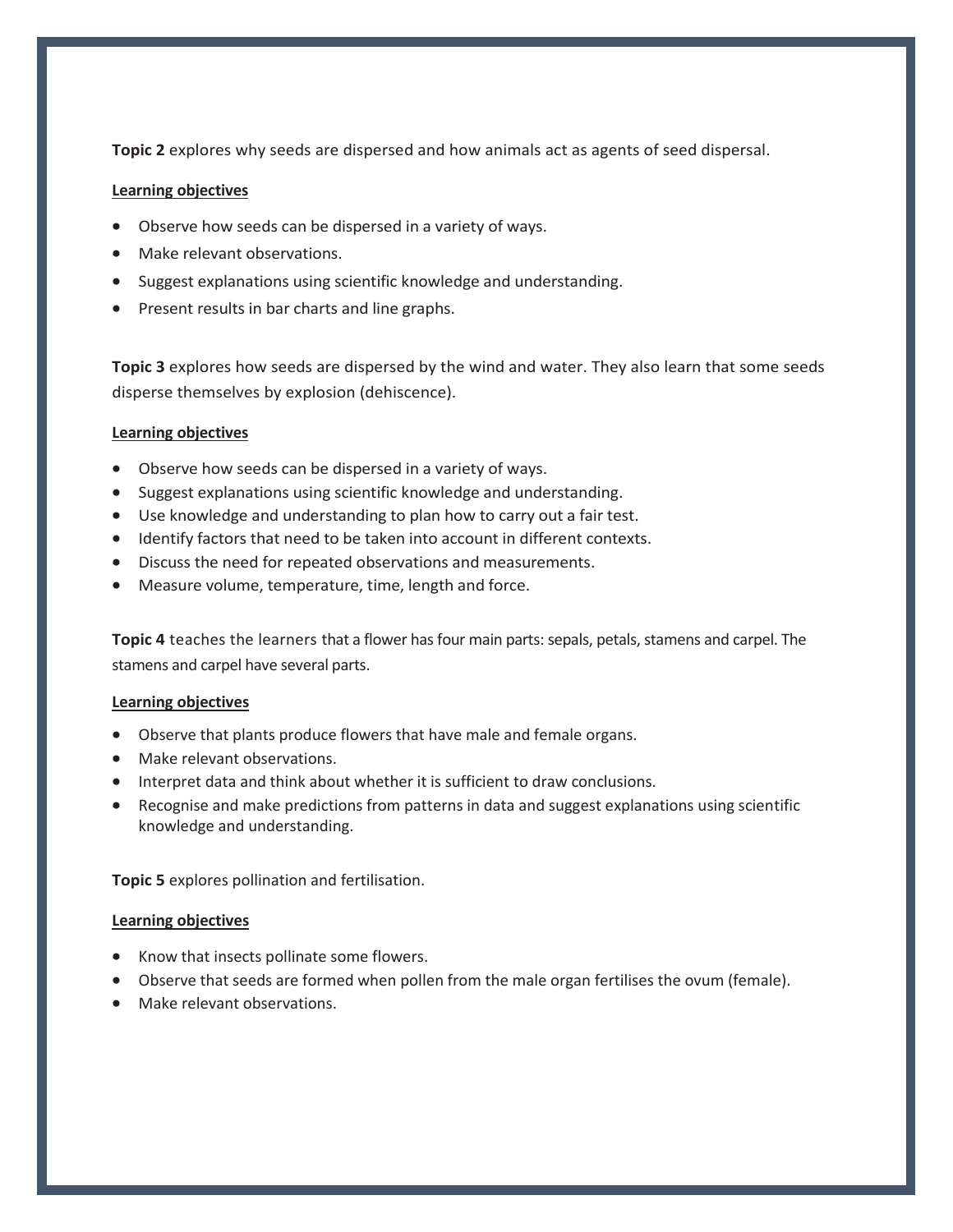**Topic 6** explores the patterns of pollination.

#### **Learning objectives**

- Know that insects pollinate some flowers.
- Recognise and make predictions from patterns in data and suggest explanations using scientific knowledge and understanding.

**Topic 7** teaches the learners about the life cycle of plants.

#### **Learning objectives**

 Recognise that flowering plants have a life cycle including pollination, fertilisation, seed production, seed dispersal and germination.

#### **Support at home**

Encourage the students to examine seeds found in everyday fruits; if possible, allow the student to grow a number of seeds whilst discussing the conditions required for a healthy plant and then the possible reasons for the differences in growth rates.

#### **Assessment**

The students will complete a unit assessment at the end of each unit, which will assess the students learning against the objectives.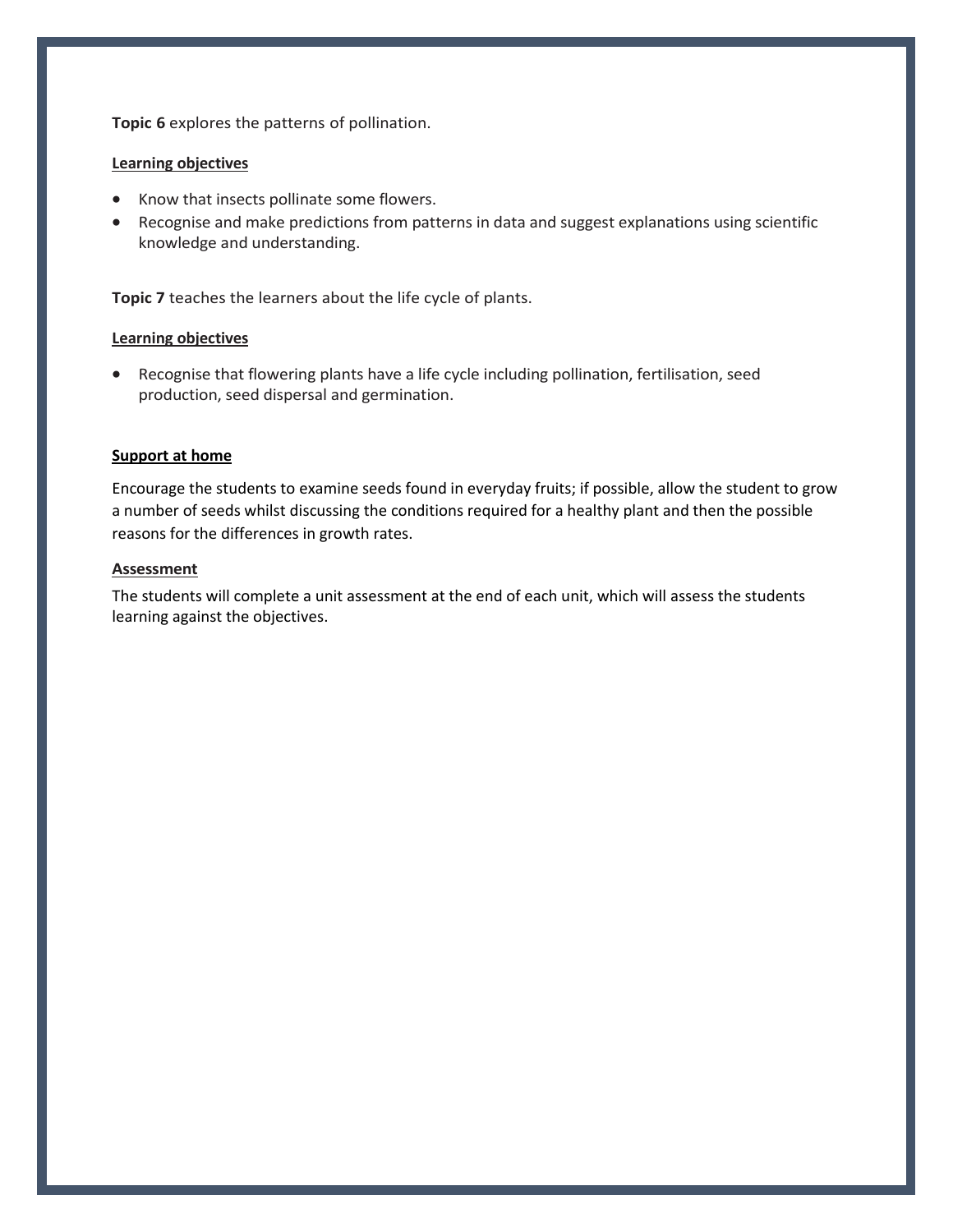

First half term International Primary Curriculum: 'the great, the bold and the brave', will be taught up to the mid-term break.

History is one big story. We are surrounded by the legacy of many important figures from the past. The scientists, artists, leaders, humanitarians, explorers and writers. The list is endless. We can learn about the qualities that these famous people possessed to help them achieve.

The unit will be taught cross-curricular

# **In History we will be finding out:**

- Know stories about a variety of people who have lived in different cultures in the past. How our use of energy contributes to the greenhouse effect
- How we can reduce our use of energy

# **In Geography, we'll be finding out:**

- How explorers navigated parts of the world and how mapping skills improved from this.Why recycling and re-using materials is important
- Know about a range of events that have happened in the past.
- Be able to enquire and research about the past using different sources.
- To use relevant vocabulary relating to the past.
- To plot a timeline using BCE and CE.
- To identify differences and similarities between their lives and people from the past.
- To present their findings in a variety of ways.
- Understand that events and people's actions have causes and effects.
- Understand that the past is represented in a variety of ways.

# **In Technology, we'll be finding out:**

How we can use compasses and other technological advances to aid direction

# **In International, we'll be finding out:**

About how to respect each other's culture, individuality and independence.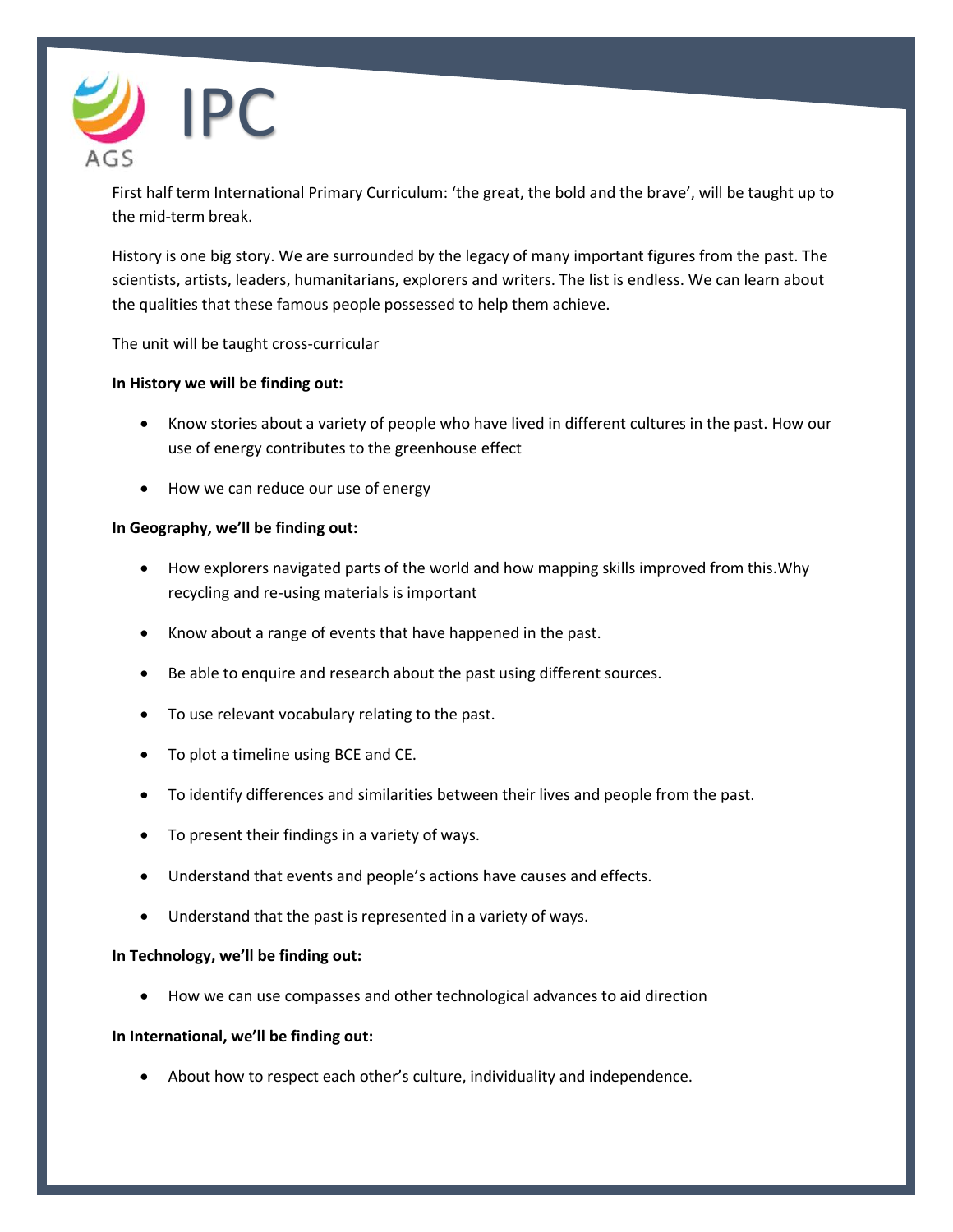### **Support at Home**

If you could discuss with your child that, together, you are going to learn about historical figures from the past and the vital role they played in changing our society. The focus will be on someone from your own country/ locality.

#### **Assessment**

There will be on-going formative assessment, observation, marking of tasks set and presentations/ projects plus peer assessment.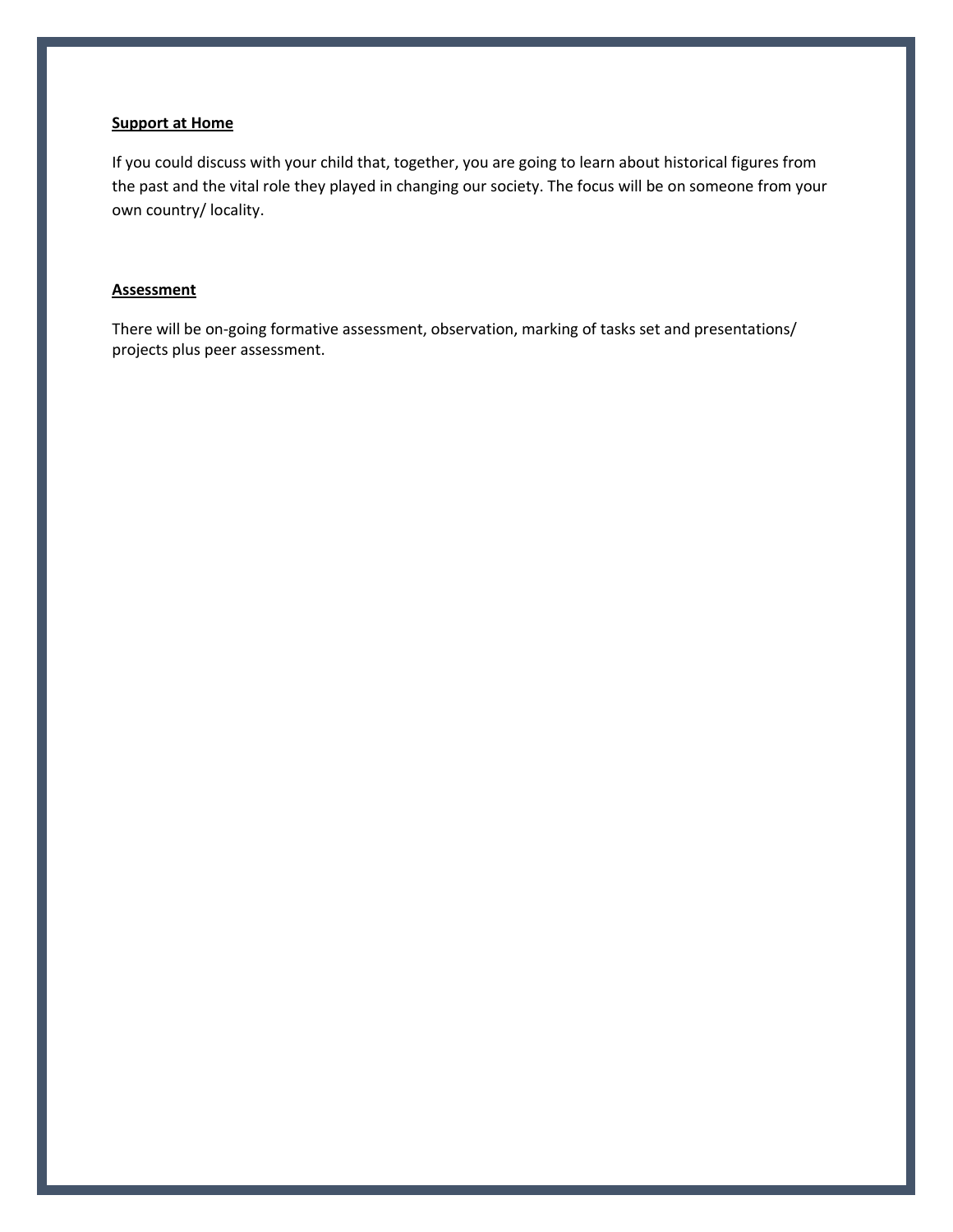# **Physical Education**

| tivity<br><b>Week</b><br>$\mathsf{s}$<br>Students will focus on<br>Over the course of<br>$\mathbf{1}$<br>Volleyba<br>$\bullet$<br>Accuracy<br>developing movement on<br>$\mathsf{I}$<br>the unit areas of<br>Throw<br>court, linking skills together<br>focus within<br>to form a rally.<br>lessons:<br>Target<br>The students will learn<br>$\bullet$ | <b>SAL</b>                    |
|--------------------------------------------------------------------------------------------------------------------------------------------------------------------------------------------------------------------------------------------------------------------------------------------------------------------------------------------------------|-------------------------------|
|                                                                                                                                                                                                                                                                                                                                                        |                               |
|                                                                                                                                                                                                                                                                                                                                                        |                               |
|                                                                                                                                                                                                                                                                                                                                                        |                               |
|                                                                                                                                                                                                                                                                                                                                                        | <b>Physical</b>               |
|                                                                                                                                                                                                                                                                                                                                                        | <b>Competencies</b>           |
|                                                                                                                                                                                                                                                                                                                                                        | Gross & Fine<br>motor skills  |
| Ready position and<br>Catch<br>basic attacking and<br><b>Ball Familiarisation</b>                                                                                                                                                                                                                                                                      | Kinesthetic                   |
| defending strategies and<br>Dodge<br>techniques.                                                                                                                                                                                                                                                                                                       | Awareness                     |
| Students will select and<br>Dip<br>apply their skills so that<br>Footwork and                                                                                                                                                                                                                                                                          | Balance &<br>Control          |
| <b>Duck</b><br>they can carry out basic<br>Movement                                                                                                                                                                                                                                                                                                    |                               |
| tactics with the intention of<br>Dive<br>outwitting their opponents.                                                                                                                                                                                                                                                                                   | Cognitive<br>skills           |
| Dodge<br>Students will highlight<br>$\bullet$<br>Volley & Dig                                                                                                                                                                                                                                                                                          | Focus &                       |
| strength and weakness and<br>Regenerate<br>improve on the weaknesses                                                                                                                                                                                                                                                                                   | Concentration                 |
| in order to improve. They<br>Snipe<br>Serving<br>will be recapping and                                                                                                                                                                                                                                                                                 | Decision<br>Making            |
| Tactic<br>developing skills learnt                                                                                                                                                                                                                                                                                                                     | Personal                      |
| during Volleyball in Year 5.<br><b>Block</b><br>Gameplay                                                                                                                                                                                                                                                                                               | <b>Qualities</b>              |
| Guard                                                                                                                                                                                                                                                                                                                                                  | Determination<br>& Resilience |
|                                                                                                                                                                                                                                                                                                                                                        | Respect &<br>Tolerance        |
|                                                                                                                                                                                                                                                                                                                                                        | Communicatio<br>n             |
|                                                                                                                                                                                                                                                                                                                                                        |                               |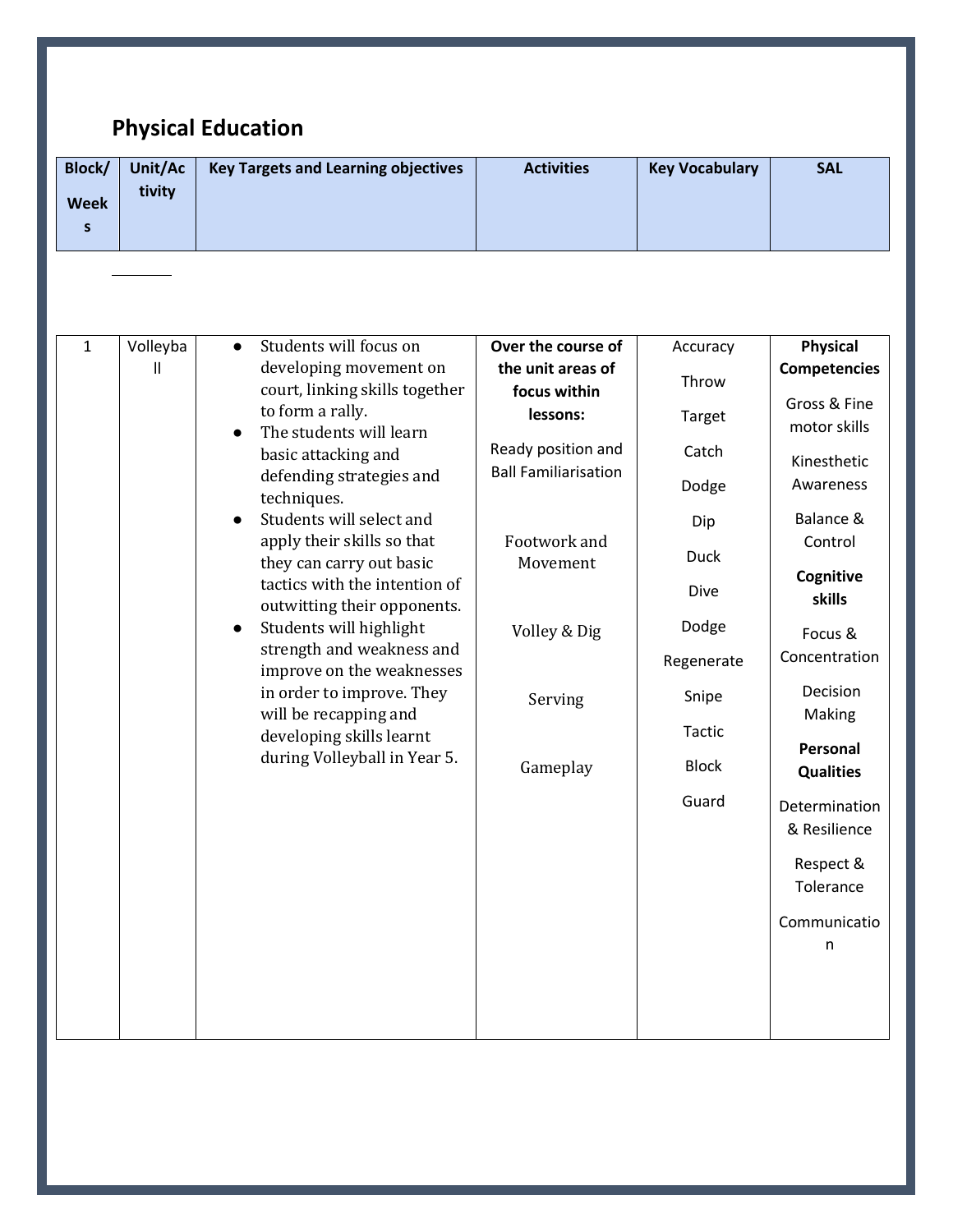| Skittleb<br>all/<br>benchba<br>$\mathbf{I}$ | Pupils will focus on<br>$\bullet$<br>developing game play with<br>some fluency and accuracy.<br>Use a range of throwing and<br>$\bullet$<br>catching techniques.<br>In all game activities, pupils<br>will find ways of attacking<br>successfully.<br>Use a variety of simple<br>$\bullet$<br>tactics for attacking well,<br>keeping possession of the<br>ball as a team, and working<br>to get into scoring positions.<br>Will begin to watch and<br>$\bullet$<br>describe others<br>performances, as well as<br>their own, and suggest<br>basic methods of<br>improvement.<br>To keep and run a game<br>$\bullet$<br>using a set of rules. | Over the course of<br>the unit areas of<br>focus within<br>lessons:<br><b>Ball Familarisation</b><br>Travelling with and<br>without the ball<br>Movement skills<br><b>Attacking skills</b><br>Sending & Receiving<br>Space<br><b>Rules and Scoring</b><br>Competitive game<br>situation | Attacking<br>Defending<br>Passing<br><b>Chest Pass</b><br><b>Bounce Pass</b><br><b>Team Play</b><br>Team positions<br><b>Creating Space</b> | <b>Physical</b><br><b>Competencies</b><br>Gross & Fine<br>motor skills<br>Balance &<br>Control<br>Cognitive<br>skills<br>Focus &<br>Concentration<br>Decision<br>Making<br>Creativity<br>Personal<br><b>Qualities</b><br>Responsibility<br>& Leadership<br>Respect &<br>Tolerance<br>Communicatio<br>n<br><b>Physical</b><br><b>Fitness</b><br>Core Stability<br>& Strength<br>Flexibility |
|---------------------------------------------|----------------------------------------------------------------------------------------------------------------------------------------------------------------------------------------------------------------------------------------------------------------------------------------------------------------------------------------------------------------------------------------------------------------------------------------------------------------------------------------------------------------------------------------------------------------------------------------------------------------------------------------------|-----------------------------------------------------------------------------------------------------------------------------------------------------------------------------------------------------------------------------------------------------------------------------------------|---------------------------------------------------------------------------------------------------------------------------------------------|--------------------------------------------------------------------------------------------------------------------------------------------------------------------------------------------------------------------------------------------------------------------------------------------------------------------------------------------------------------------------------------------|
| Football                                    | Pupil will develop on basic<br>$\bullet$<br>passing skills for football.<br>To develop ball control and<br>$\bullet$<br>familiarity whilst both<br>stationary and moving.<br>To understand the concept<br>$\bullet$<br>and importance of space.<br>To understand the effect of<br>exercise and develop an<br>attitude of fair play,                                                                                                                                                                                                                                                                                                          | Over the course of<br>the unit areas of<br>focus within<br>lessons:<br><b>Ball Familarisation</b><br>Variety of passing<br>Dribbling and<br>movement                                                                                                                                    | Control<br>Passing<br>Receiving<br>Positioning<br>Attacking<br>Defending<br>Space                                                           | <b>Physical</b><br><b>Competencies</b><br>Gross & Fine<br>motor skills<br>Balance &<br>Control<br>Cognitive<br>skills                                                                                                                                                                                                                                                                      |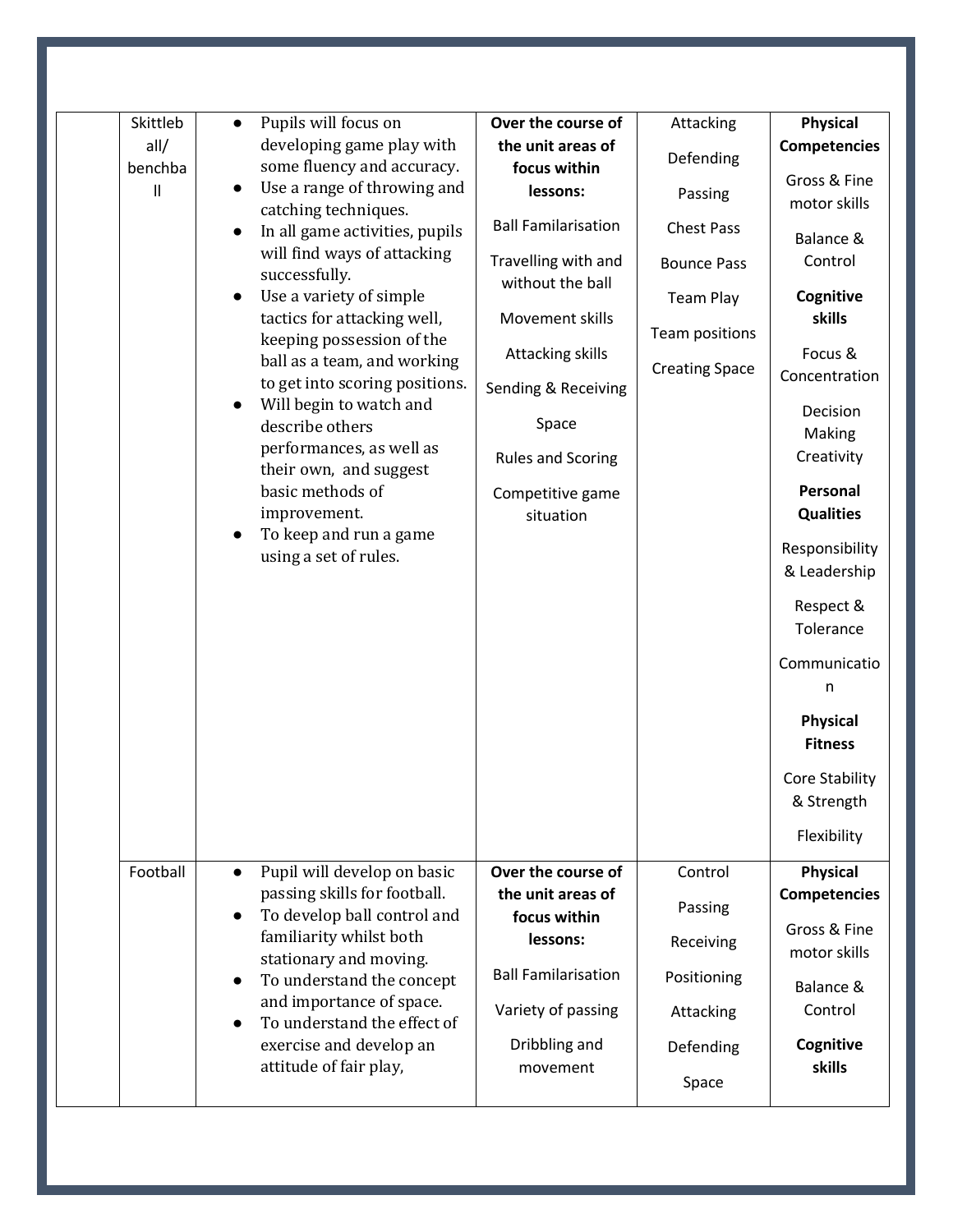|                |          | sportsmanship and                                              | Striking and long        | Movement            | Focus &                           |
|----------------|----------|----------------------------------------------------------------|--------------------------|---------------------|-----------------------------------|
|                |          | enjoyment.                                                     | passing                  | Pressure            | Concentration                     |
|                |          |                                                                | Defending                | Accuracy            | Decision                          |
|                |          |                                                                | Conditioned games        |                     | Making<br>Creativity              |
|                |          |                                                                |                          | Sportsmanship       |                                   |
|                |          |                                                                |                          | Fairplay            | Personal<br><b>Qualities</b>      |
|                |          |                                                                |                          |                     | Responsibility<br>& Leadership    |
|                |          |                                                                |                          |                     | Respect &<br>Tolerance            |
|                |          |                                                                |                          |                     | Communicatio<br>n                 |
|                |          |                                                                |                          |                     | <b>Physical</b><br><b>Fitness</b> |
|                |          |                                                                |                          |                     | Core Stability<br>& Strength      |
|                |          |                                                                |                          |                     | Flexibility                       |
|                | Athletic | In this unit pupils will be<br>$\bullet$                       | Over the course of       | Running             | Personal                          |
|                | S        | introduced to the concept of                                   | the unit areas of        | Jumping             | <b>Qualities</b>                  |
|                |          | throwing for distance using a<br>range of objects, jumping for | focus within<br>lessons: |                     | Motivation                        |
|                |          | distance and with accuracy.                                    |                          | Throwing            | Confidence &                      |
| $\overline{2}$ |          | Pupils will accurately                                         | <b>Sprint Running</b>    | <b>Stance</b>       | Self esteem                       |
|                |          | replicate running challenges                                   | <b>Running - Relays</b>  | Stamina             | Determination                     |
|                |          | and competitions that<br>require both speed and                | Jumping - High and       | Speed               | & Resilience                      |
|                |          | stamina.                                                       | Long                     | <b>Baton</b> and    | Communicatio                      |
|                |          | In all athletic activity, pupils                               | Throwing for             | Exchange            | n                                 |
|                |          | will engage in performing                                      | Accuracy                 | Pace                | <b>Physical</b>                   |
|                |          | skills, measuring and<br>recording their own                   | Throwing for             |                     | <b>Fitness</b>                    |
|                |          | performance.                                                   | distance                 | <b>Scissor Kick</b> | Stamina                           |
|                |          | Pupils will develop the ability                                | Middle/Long              | Take off and        |                                   |
|                |          | follow safety                                                  | distance run             | Landing             | Speed                             |
|                |          | procedures and handle equipment                                |                          | Reaction            |                                   |
|                |          |                                                                |                          |                     |                                   |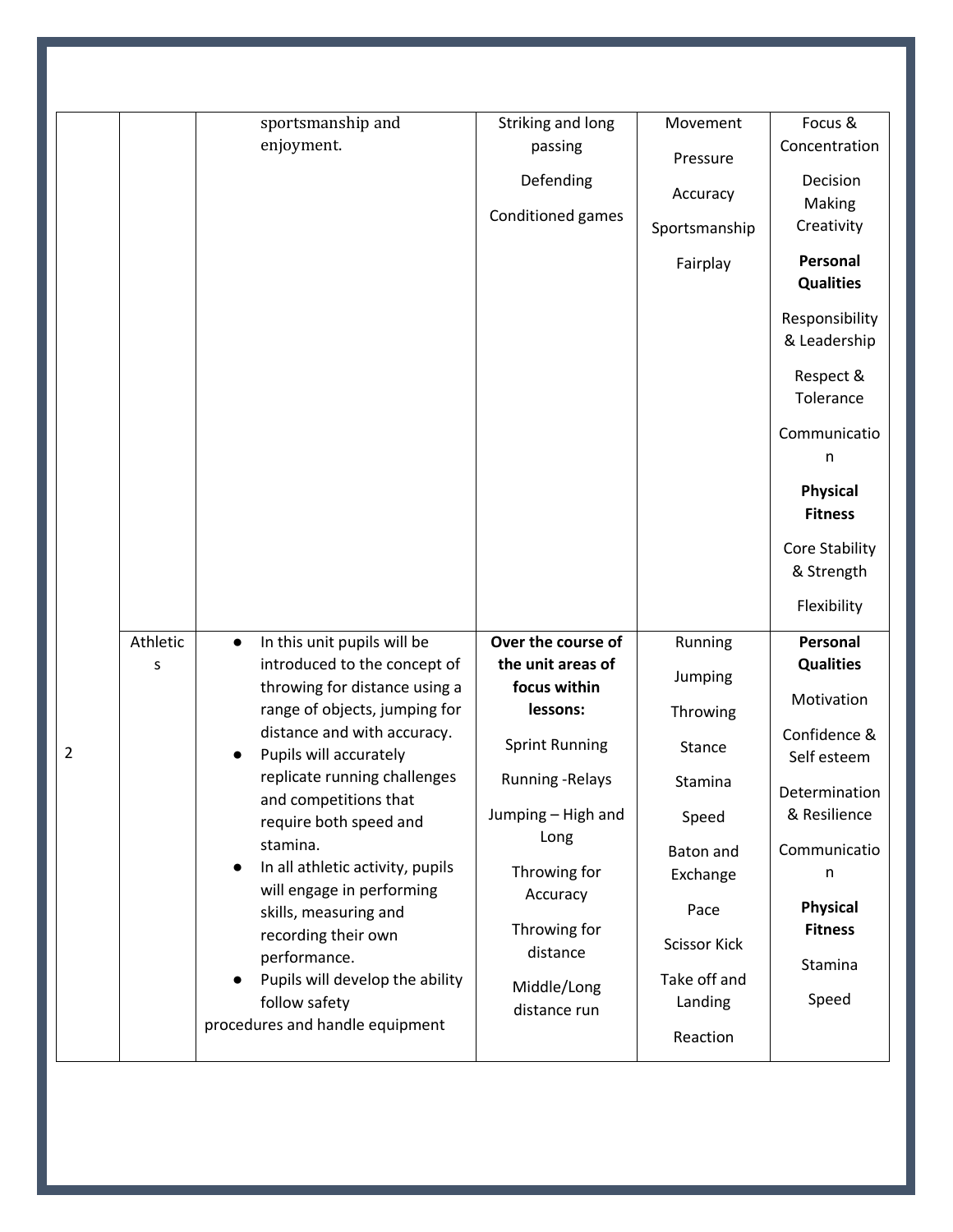|                | correctly.                                                              |                                       |                            |                     |
|----------------|-------------------------------------------------------------------------|---------------------------------------|----------------------------|---------------------|
|                | All lessons working towards<br>$\bullet$                                |                                       |                            |                     |
|                | developing and refining skills                                          |                                       |                            |                     |
|                | ready for KS2 Sports day and                                            |                                       |                            |                     |
|                | MPSL Competition.                                                       |                                       |                            |                     |
|                |                                                                         |                                       |                            |                     |
| Rugby          | Pupils look to build on<br>$\bullet$                                    | <b>Rugby</b>                          | Catch                      | <b>Physical</b>     |
|                | aspects of previous ball                                                | Evading opposition                    | Pass                       | <b>Competencies</b> |
|                | games using invasion tactics                                            |                                       |                            | Gross & Fine        |
|                | Catching and passing with<br>$\bullet$<br>the concept of the ball going | Giving and receiving                  | Space                      | motor skills        |
|                | backwards but running                                                   | a pass                                | <b>Try</b>                 | Rhythm &            |
|                | forward. Drawing a                                                      | Maintain possession                   | Target                     | Timing              |
|                | defender and passing into                                               | and moving forward                    |                            |                     |
|                | space.                                                                  | with the ball                         | Evasion                    | Personal            |
|                | Pupils use the idea of<br>$\bullet$<br>developing footwork and          | Following basic                       | Step                       | <b>Qualities</b>    |
|                | balance to beat a defender                                              | rules/concepts of                     | Acceleration               | Confidence &        |
|                | and run in to space. Moving                                             | rugby                                 |                            | Self esteem         |
|                | a defender around to create                                             |                                       |                            | & Strength          |
|                | a gap for a team mate                                                   |                                       |                            |                     |
| <b>Basketb</b> | In all basketball related<br>$\bullet$                                  | Over the course of                    | Attacking                  | <b>Physical</b>     |
| all            | activities, pupils will think                                           | the unit areas of                     | Defending                  | <b>Competencies</b> |
|                | about the use of strategies                                             | focus within                          | Passing                    | Gross & Fine        |
|                | to outwit opponents.                                                    | lessons:                              | <b>Chest Pass</b>          | motor skills        |
|                |                                                                         |                                       |                            |                     |
|                | Pupils will focus on<br>$\bullet$                                       | <b>Ball Familiarisation</b>           | <b>Bounce Pass</b>         |                     |
|                | improving the skills of                                                 |                                       | Shoulder pass              | Balance &           |
|                | passing, receiving,<br>dribbling, shooting and                          |                                       | Marking                    | Control             |
|                | tactical play in a range of                                             | Dribbling and                         | Covering team              | Cognitive           |
|                | environments.                                                           | control                               | play team                  | skills              |
|                | They will learn to make<br>$\bullet$                                    |                                       | positions                  | Focus &             |
|                | informed decisions during                                               |                                       | anticipation               | Concentration       |
|                | small sided games,<br>recognizing opportunity for                       | Shooting                              | creating space<br>Set Shot |                     |
|                | competitive games and                                                   |                                       |                            | Decision<br>Making  |
|                | leadership.                                                             |                                       | Triple threat              | Creativity          |
|                | To understand the effect of<br>$\bullet$                                | Attacking and<br>Defensive principles | Man to man                 |                     |
|                | exercise and develop an                                                 |                                       | Dribble                    | Personal            |
|                | attitude of fair play and                                               |                                       | Double dribble             | <b>Qualities</b>    |
|                | enjoyment.                                                              | Self Assessment                       | Violation                  | Responsibility      |
|                |                                                                         |                                       | Lay up                     | & Leadership        |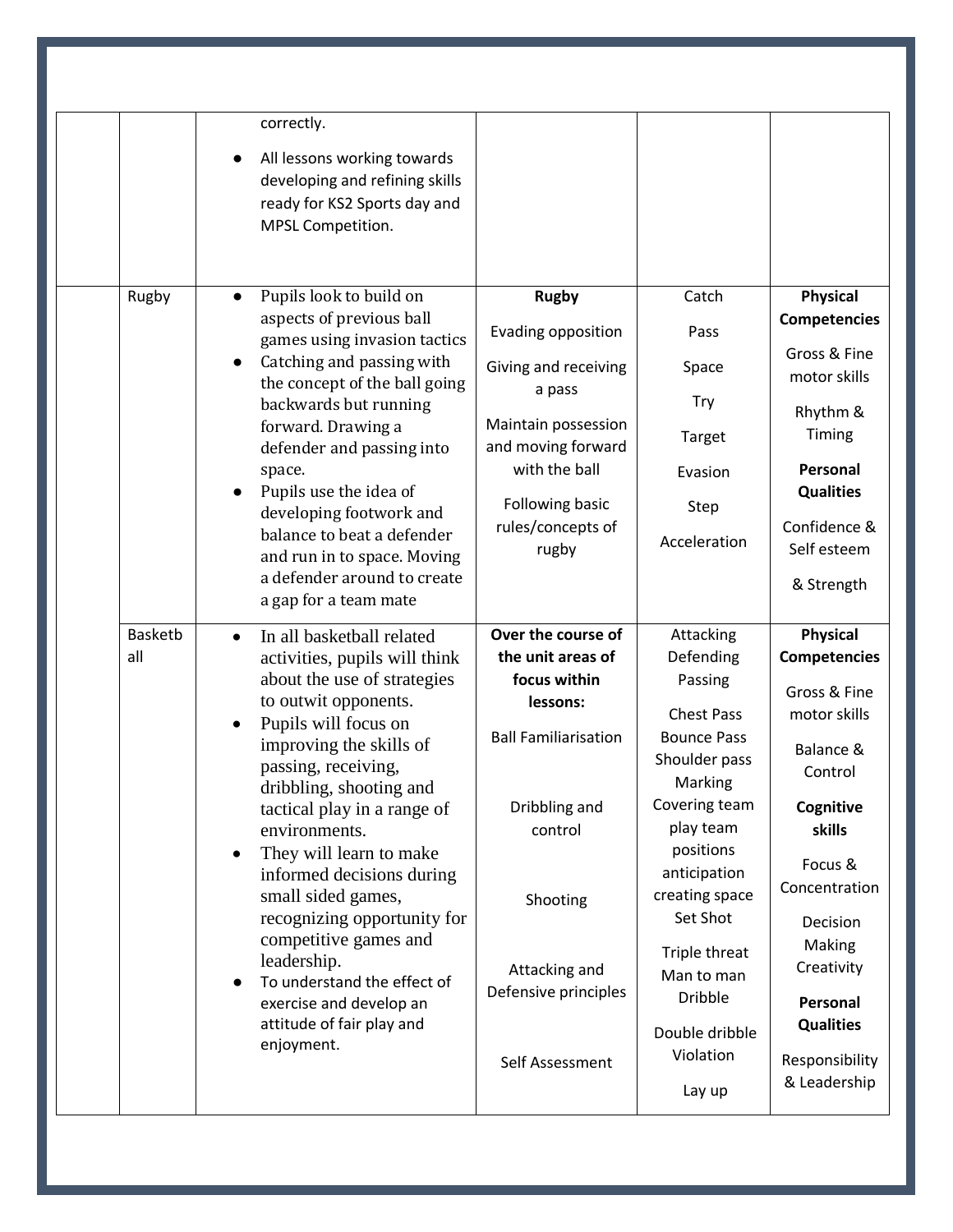|                |                     |                                                                                                                                                                                                                                                                                                                                                    | Competitive game<br>situations                                                                                                                                                                                                                   |                                                                                                                                                    | Respect &<br>Tolerance<br>Communicatio<br>n<br><b>Physical</b><br><b>Fitness</b><br>Core Stability<br>& Strength<br>Flexibility                                                                                                    |
|----------------|---------------------|----------------------------------------------------------------------------------------------------------------------------------------------------------------------------------------------------------------------------------------------------------------------------------------------------------------------------------------------------|--------------------------------------------------------------------------------------------------------------------------------------------------------------------------------------------------------------------------------------------------|----------------------------------------------------------------------------------------------------------------------------------------------------|------------------------------------------------------------------------------------------------------------------------------------------------------------------------------------------------------------------------------------|
| 3              | Handball            | Pupils will focus on<br>$\bullet$<br>developing basic passing<br>skills for Handball.<br>To develop ball control and<br>familiarity whilst both<br>stationary and moving.<br>Understand concept and<br>importance of space.<br>To understand the effect of<br>exercise and develop an<br>attitude of fair play,<br>sportsmanship and<br>enjoyment. | Over the course of<br>the unit areas of<br>focus within<br>lessons:<br>Moving with the ball<br>towards a goal<br>Short passing<br>Movement away<br>from a defender<br>Shooting from<br>outside a smaller D<br>Conditioned, non<br>contact games. | Control<br>Passing<br>Receiving<br>Positioning<br>Attacking<br>Defender<br>Space<br>Movement<br>Pressure<br>Accuracy<br>Sportsmanship<br>Fair play | <b>Physical</b><br><b>Competencies</b><br>Coordination<br>Cognitive<br>skills<br>Focus &<br>Concentration<br>Decision<br>Making<br>Problem<br>Solving<br>Personal<br><b>Qualities</b><br>Confidence &<br>Self esteem<br>& Strength |
| $\overline{3}$ | <b>Net</b><br>games | Students will focus on<br>$\bullet$<br>developing movement on<br>court, linking skills<br>together to form a rally.<br>The students will learn<br>basic attacking and                                                                                                                                                                              | Over the course of<br>the unit areas of<br>focus within<br>lessons:                                                                                                                                                                              | Sending<br>Receiving<br>Feeding<br>Anticipation<br>Scoring                                                                                         | <b>Physical</b><br><b>Competencies</b><br>Gross & Fine<br>motor skills<br>Coordination<br>& Fluency                                                                                                                                |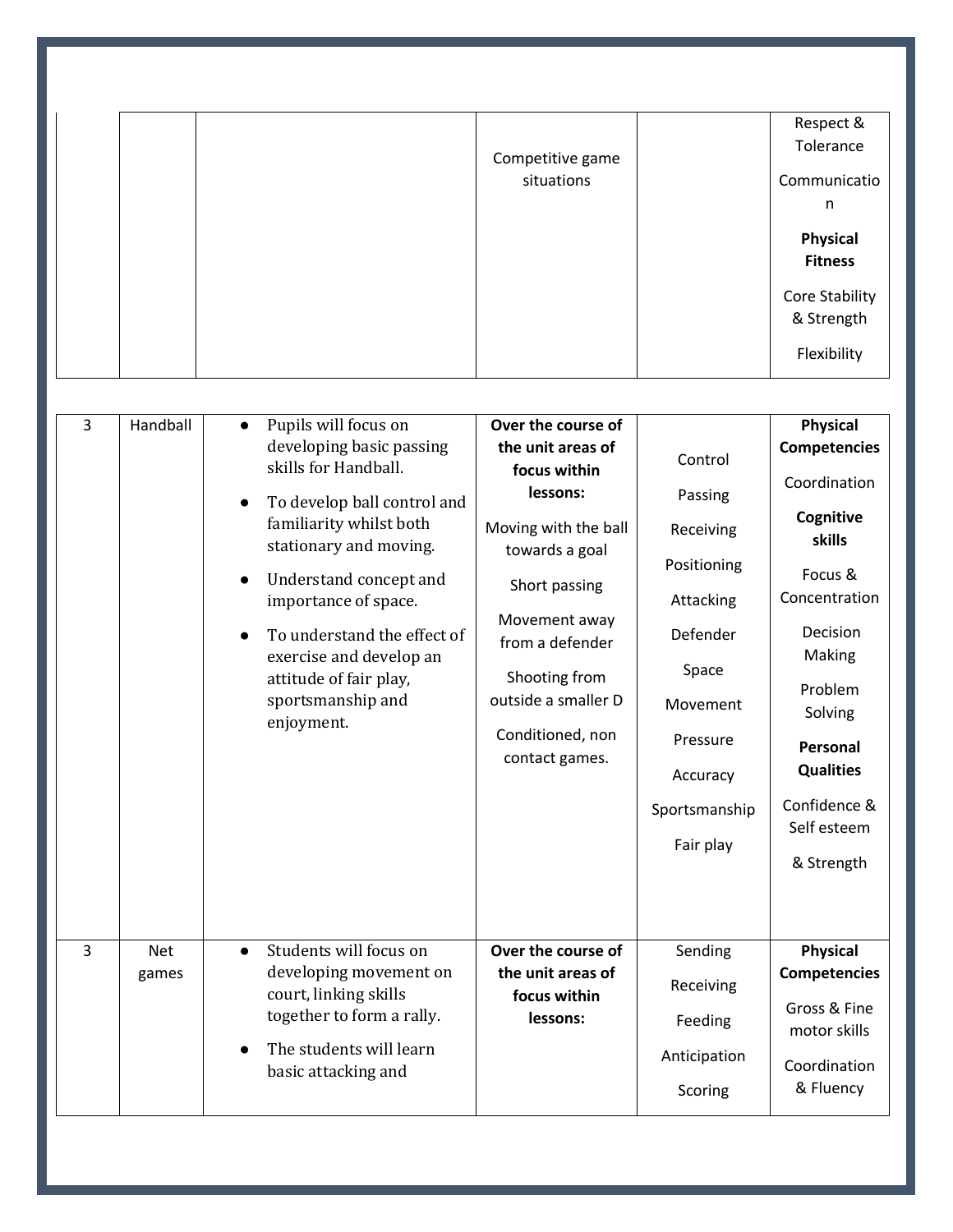|                                    | defending strategies and<br>techniques.<br>Students will select and<br>$\bullet$<br>apply their skills so that<br>they can carry out basic<br>tactics with the intention<br>of outwitting their<br>opponents.<br>Students will highlight<br>$\bullet$<br>strengths and weakness<br>inorder to improve their<br>own performances.                                                                                                                                                                                                                            | Target<br>familiarization &<br>ready position<br>Footwork and<br>Movement<br>Catching and<br>throwing<br>Game play<br><b>Rules and Scoring</b>                                                                                                        | Ready position<br><b>Stance</b><br>Movement<br>Preparation<br><b>Teamwork</b><br>Communication               |                                                                                                                                                       |
|------------------------------------|-------------------------------------------------------------------------------------------------------------------------------------------------------------------------------------------------------------------------------------------------------------------------------------------------------------------------------------------------------------------------------------------------------------------------------------------------------------------------------------------------------------------------------------------------------------|-------------------------------------------------------------------------------------------------------------------------------------------------------------------------------------------------------------------------------------------------------|--------------------------------------------------------------------------------------------------------------|-------------------------------------------------------------------------------------------------------------------------------------------------------|
| <b>Striking</b><br>and<br>fielding | Pupils will develop the<br>$\bullet$<br>range and consistency of<br>their striking and fielding<br>concepts using basic<br>variations of bats to<br>incorporate games such as<br>Rounder/Cricket/T ball<br>and Danish Longball<br>Pupils will work on aiming<br>$\bullet$<br>for space to outwit<br>opponents.<br>To implement simple<br>$\bullet$<br>tactics to form a striking<br>and fielding principle.<br>Higher ability students<br>may progress to a drop<br>feed ball.<br>Students to develop<br>understanding of scoring<br>in a variety of games. | Over the course of<br>the unit areas of<br>focus within<br>lessons:<br>Throwing and<br>Catching a ball to<br>move towards a<br>target. (Chain)<br>Fielding/Stopping a<br>ball<br>Retrieval of a ball<br>Striking a ball<br><b>Tactics</b><br>Gameplay | Accuracy<br>Aiming<br>Stance<br>Space<br>Grip<br>Preparation<br><b>Tactics</b><br>Sportsman-ship<br>Teamwork | <b>Physical</b><br><b>Competencies</b><br>Coordination<br>Cognitive<br>skills<br>Focus &<br>Concentration<br>Decision<br>Making<br>Problem<br>Solving |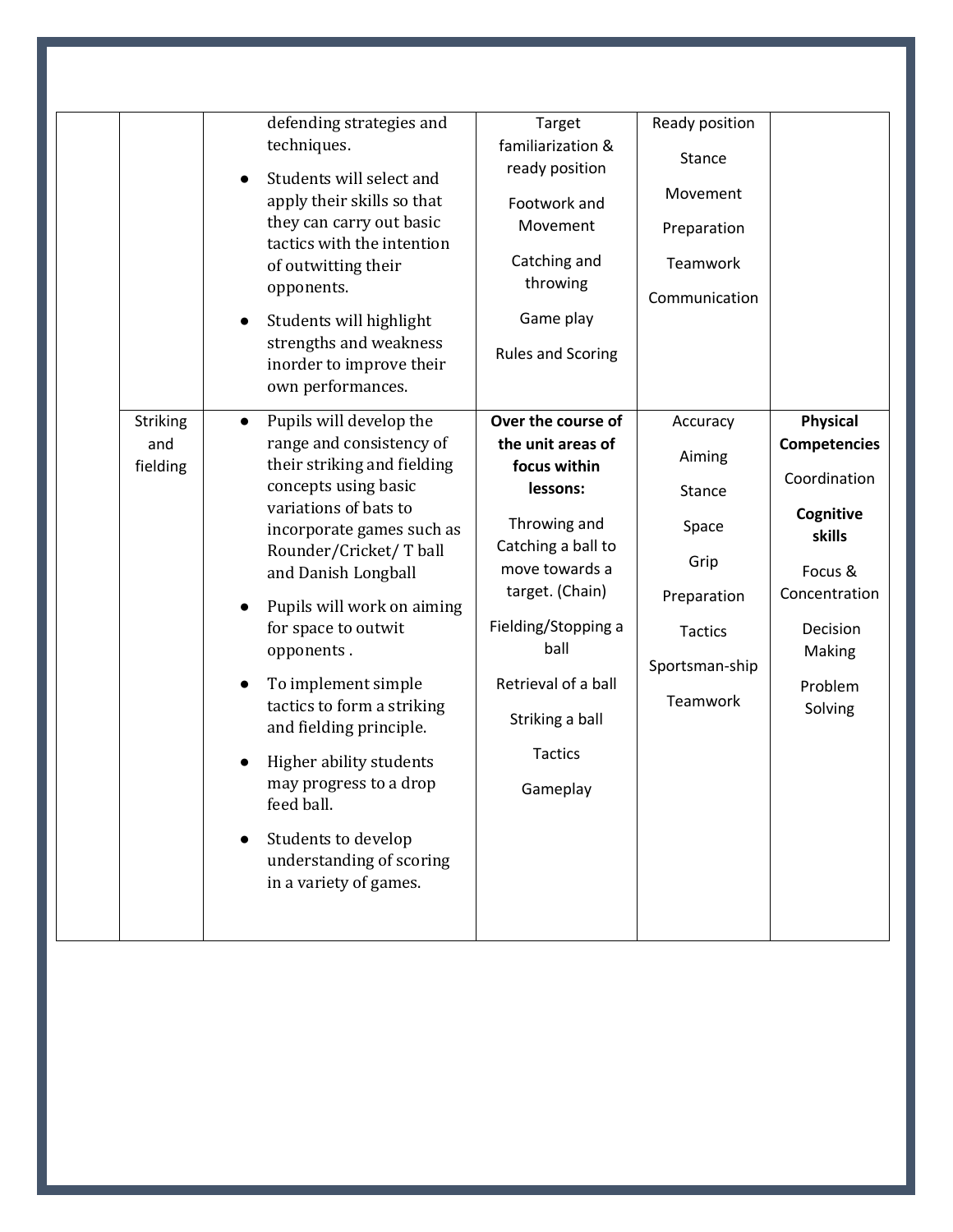

This term the students of Grade 5 will be taught art using two IPC units, 'The Great, The Bold and The Brave' and 'Climate control'. They will focus on Ancient Greek Art and Cityscapes Art.

Pupils will understand what Ancient Greek art is, by researching and collecting both visual and historical information in their sketchbooks to help them understand the purpose, techniques and materials used by Greek artists.

Pupils will learn about different style in Cityscape Art and different cityscape artists.

# **Aims and Objectives:**

### **By the end of the unit, students will be able to:**

- Communicate through visual and tactile forms
- Make judgements about works of art, showing understanding, appreciation, respect and enjoyment as appropriate.
- Consider works of art in terms of meaning, design, materials, technique, place and time.
- to design, create and evaluate comedy and tragedy masks.
- To draw 3D perspective with 2 vanishing points.
- Replicate cityscape photos using different mediums.

#### **Skills Development**

#### **During the course of this unit, students will:**

1: Be able to draw an accurate and complete Parthenon with two vanishing points using a variety of water colour tones to achieve the 3D effect and depth.

Students should be able to explain how they have achieved their outcome and give their opinion to improve their painting.

2: Design either a comedy or tragedy mask and then follow their design to create their mask. They add other features to their masks in the style of the Ancient Greek masks, such as hair and hair decorations, ears, beards, etc.

3: Use Pop Art techniques and layering to create a 3d cityscape (Charles Fazzino' style): Children will learn who Charles Fazzino is and how he creates his unique cityscapes. They will explore what 3D pop art is and how it is created before looking at cityscape images and discussing the detail and layers they can see. Children will then get the chance to create their own 3D pop art city.

4: Create reflections of cityscapes on water:

- Children will learn about some famous cities around the world that are built on and around water.
- They will explore the reflections on these bodies of water and will learn how to paint with watercolours to create different effects.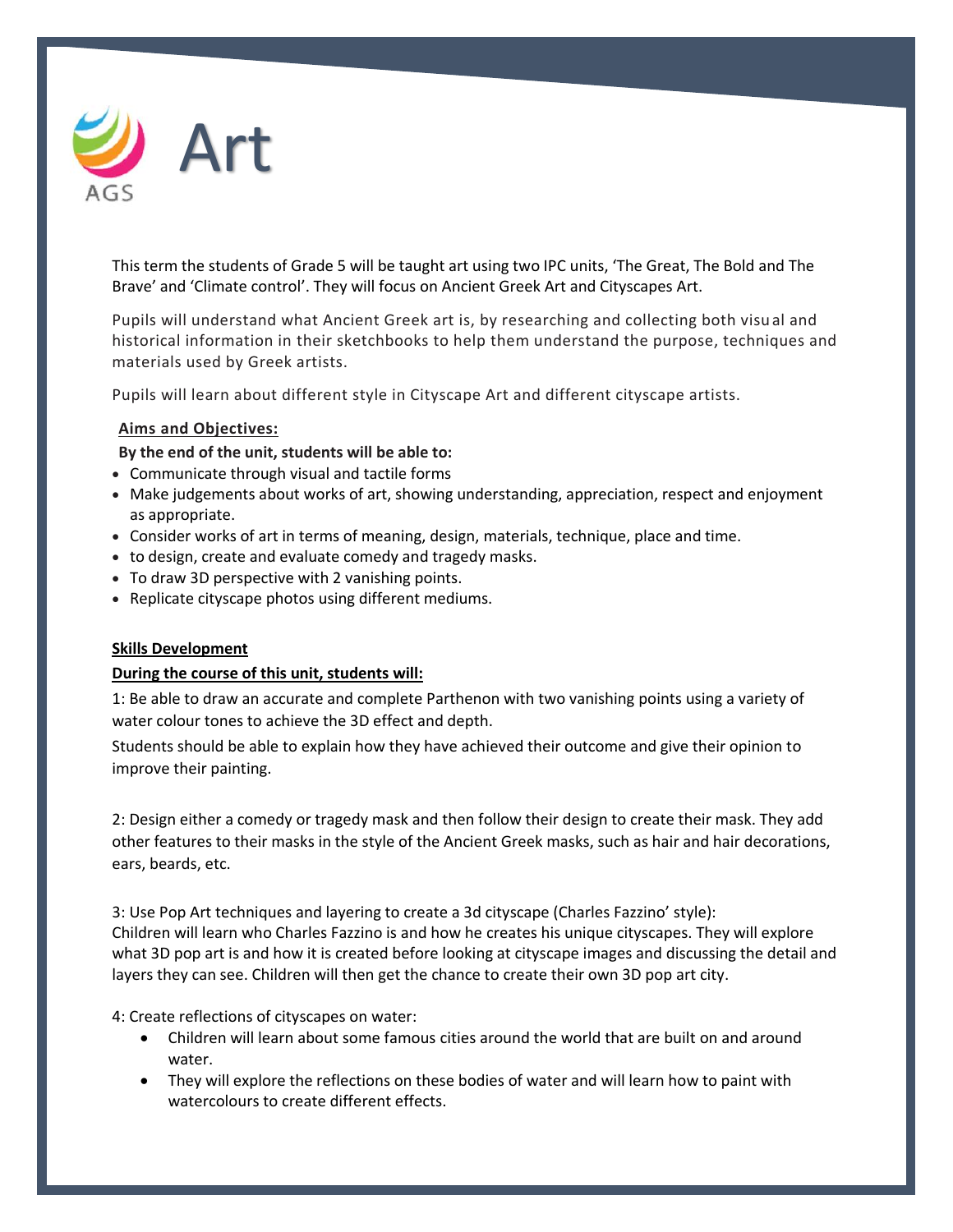They will then create some mirror reflection artwork of a particular city.

#### **Assessment**

At the end of each lesson, students will be assessed on their knowledge gathered on Ancient Greek Art and Cityscape through quiz type questions.

# **Support at home**

To help your child enrich their artistic lives at home, you can support by creating more artistic activities with your child and encourage them to practice the techniques they are learning in the lessons in order to maximize the quality of their skills.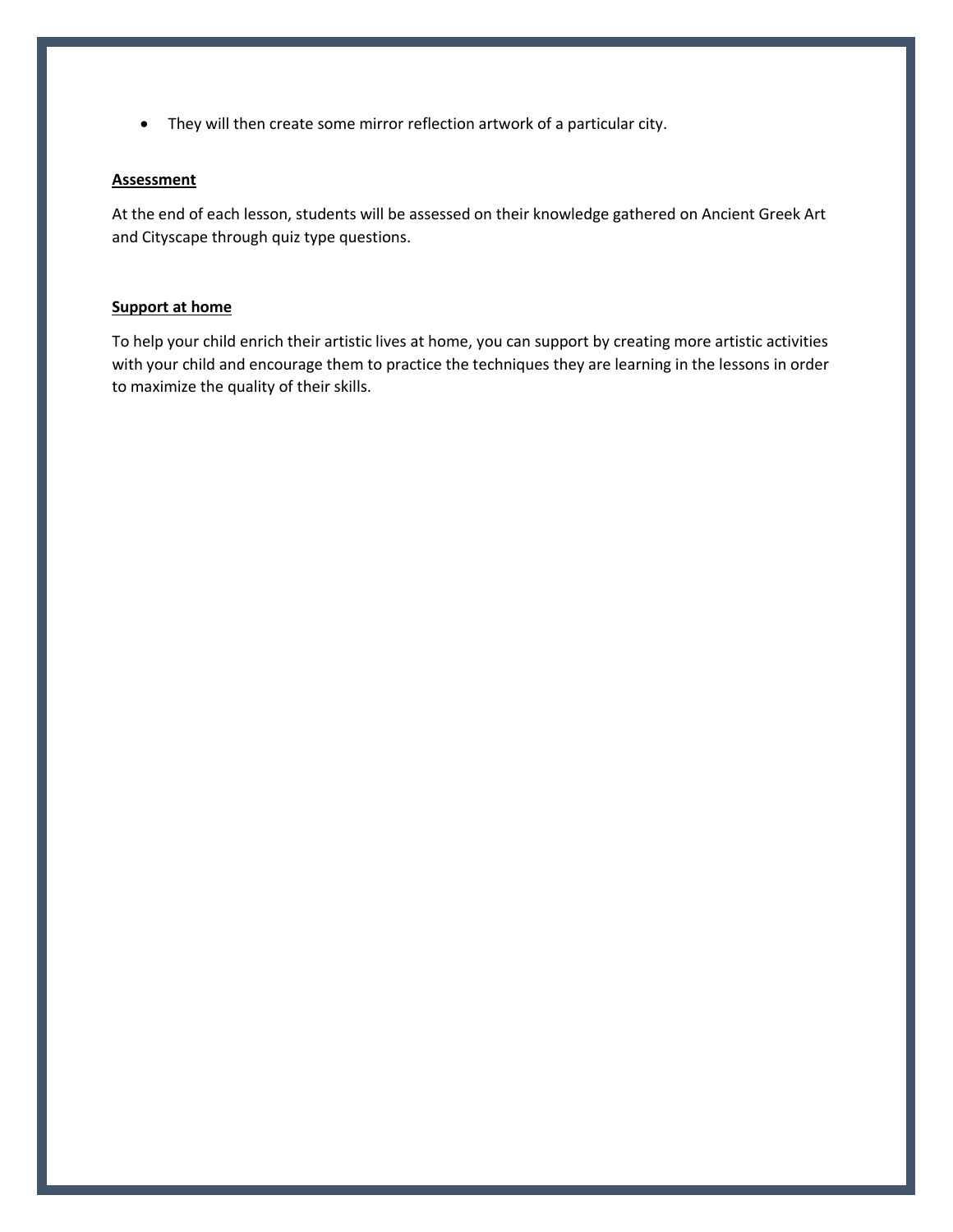

This term in Drama, Grade 4 students will be working on 'Elements of drama/key acting principles' and 'Greek Theatre'.

# **Unit 1**

# **Elements of Drama/Key acting principles:**

Students will learn:

- The importance of 'FREEZE' in drama and the drama studio rules as a performer and audience member.
- Tableaux/Freeze frames
- Facial expression/body language to create character
- The 3 principles of blocking and how to apply these to their performances. Students will spend time rehearsing and demonstrating these skills in various short performances in groups.
- How to create a story which is clear to understand to an audience focusing on clear structures, beginning/middle/end.
- The use of narration
- To begin building their confidence through consistent short performances to the class.

# **Unit 2**

# **Fables and Morals:**

Students will learn:

- What a fable is.
- What a moral is.
- A variety of short fables and discuss the lessons learnt/meanings of each and be able to give other examples of these lessons being applied in real life.
- To read stories in small groups or to the class and concentrate on their vocalization.
- To re-create and adapt stories in groups, in order to perform short skits based on the fables learnt to an audience.
- Using the elements of drama previously learnt and being able to apply these to their fable topic.
- To begin forming innovative characters which add to their story appropriately.

The aim for term 1 is to develop initial confidence and ensure all students within the class begin to feel more comfortable performing in front of one another, if not already. For those students in the class whose confidence is more prominent, these skills assist them with beginning to improve their performances skills further whilst sustaining their confidence.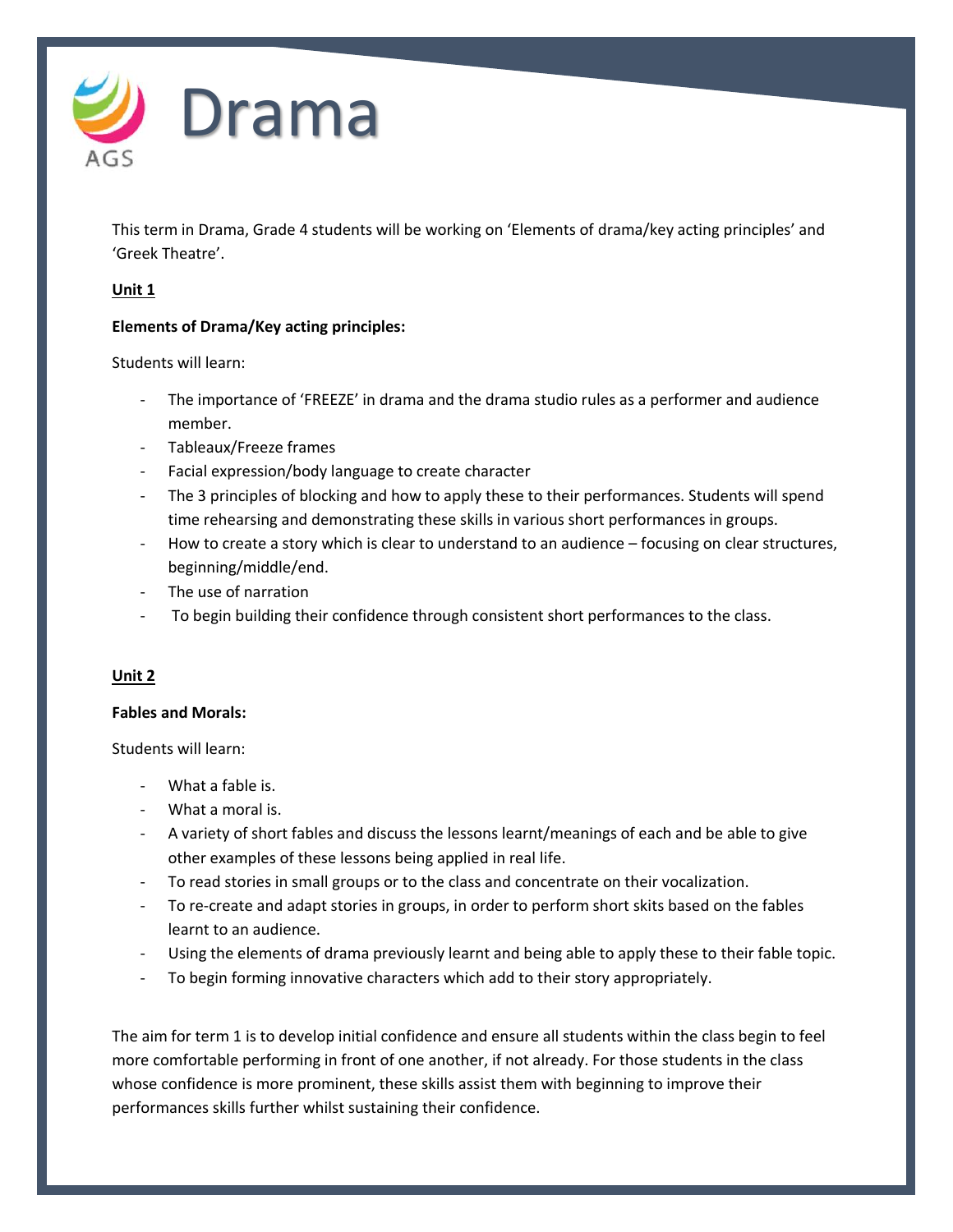

# **Further Keyboard Skills**

Students learn the scale using the solfege system. They sing and hand sign a variety of songs to learn this.

Grade 5 develop keyboard skills using Yankee Doodle and Ode to Joy.

### **Learning objectives**

- Participate in unison and part singing or playing
- Contribute to performances with mostly accurate timing and with increasingly accurate tuning, control, and expression.

### **Support at home**

You can support your child by encouraging them to sing and play the songs that they have learnt in their music lesson and by singing the musical scale using do, re, mi.

If your child shows interest in the subject then investment in a piano keyboard would be excellent for them. The following website has a lot of songs to try:

[https://easymusicnotes.com/index.php?option=com\\_content&view=category&id=145:piano-level-](https://easymusicnotes.com/index.php?option=com_content&view=category&id=145:piano-level-1&Itemid=155&layout=default)[1&Itemid=155&layout=default](https://easymusicnotes.com/index.php?option=com_content&view=category&id=145:piano-level-1&Itemid=155&layout=default)

Listen to a variety of music at home, perhaps exploring composers such as Vivaldi, Mozart, Beethoven, Stravinsky and Bartok.

#### **Assessment**

Students are assessed each week by the teacher according to how well they can sing as part of a group and whether they are singing in tune and in time.

They have an individual assessment on how accurately they can play Yankee Doodle and Ode to Joy on the keyboard.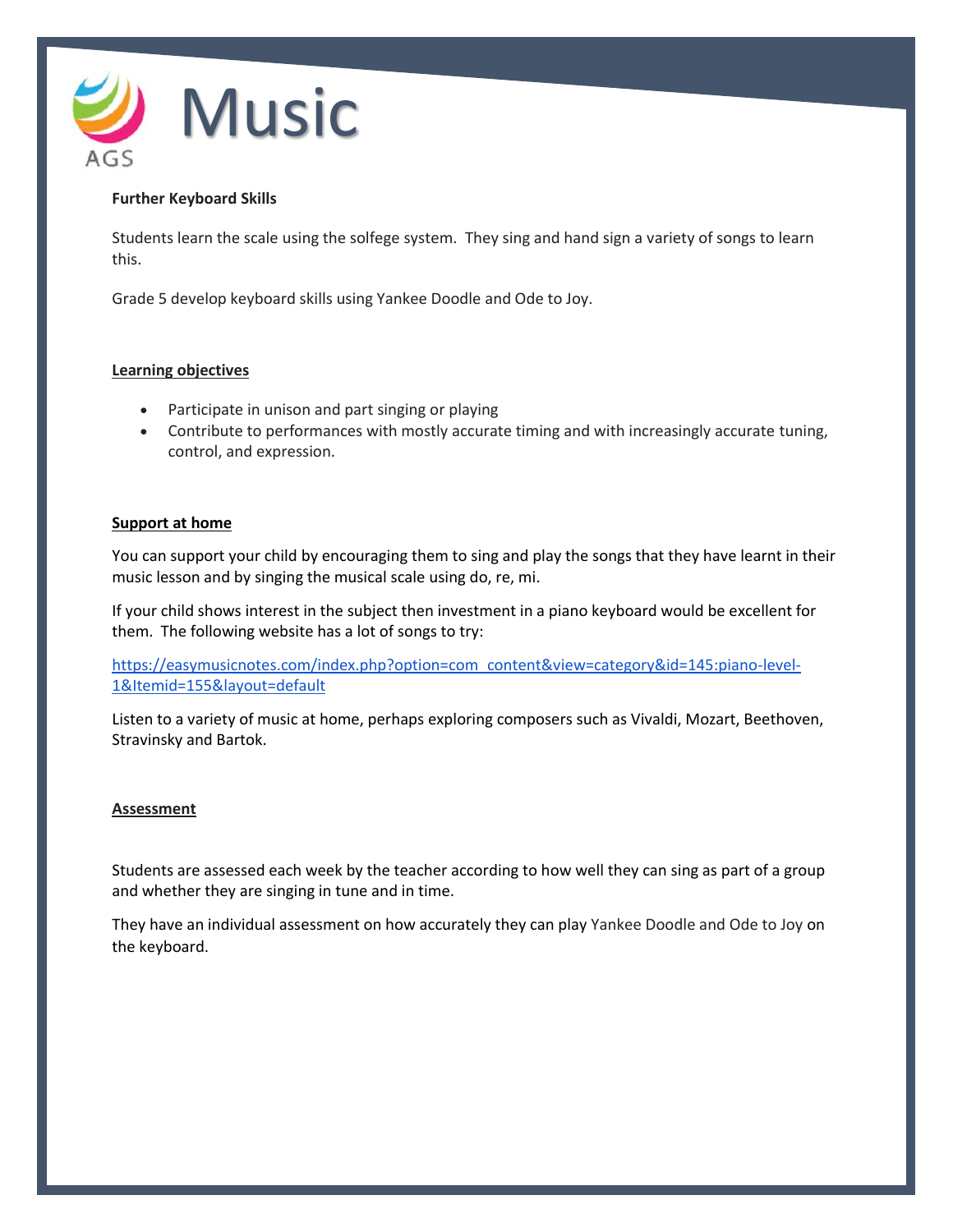

The scheme of work followed for French is that provided by the Primary French Project, which has been devised by the Institut Français https://www.institut-francais.org.uk/ .

### **Module 1**

Module 1 will be taught over the first half-term and focuses on the following broad themes:

- Introducing oneself and greetings
- Saying your name and asking others their name
- Classroom language
- Locating France on a map and locating Paris on a map of France
- Numbers 1-24 in French
- Time
- Places in town

**Topic 1** introduces the students to greetings in French.

#### **Learning objectives**

- Learn how to greet my teacher and other adults
- Learn how to greet my friends
- Learn how to say goodbye

**Topic 2** introduces students to giving their name and to asking others what their name is.

#### **Learning objective**

● Learn how to ask someone for his or her name and be able to tell them my name

**Topic 3** introduces children to language they may hear in the classroom and to which they will be expected to be able to respond.

# **Learning objective**

● Learn vocabulary which is used in the classroom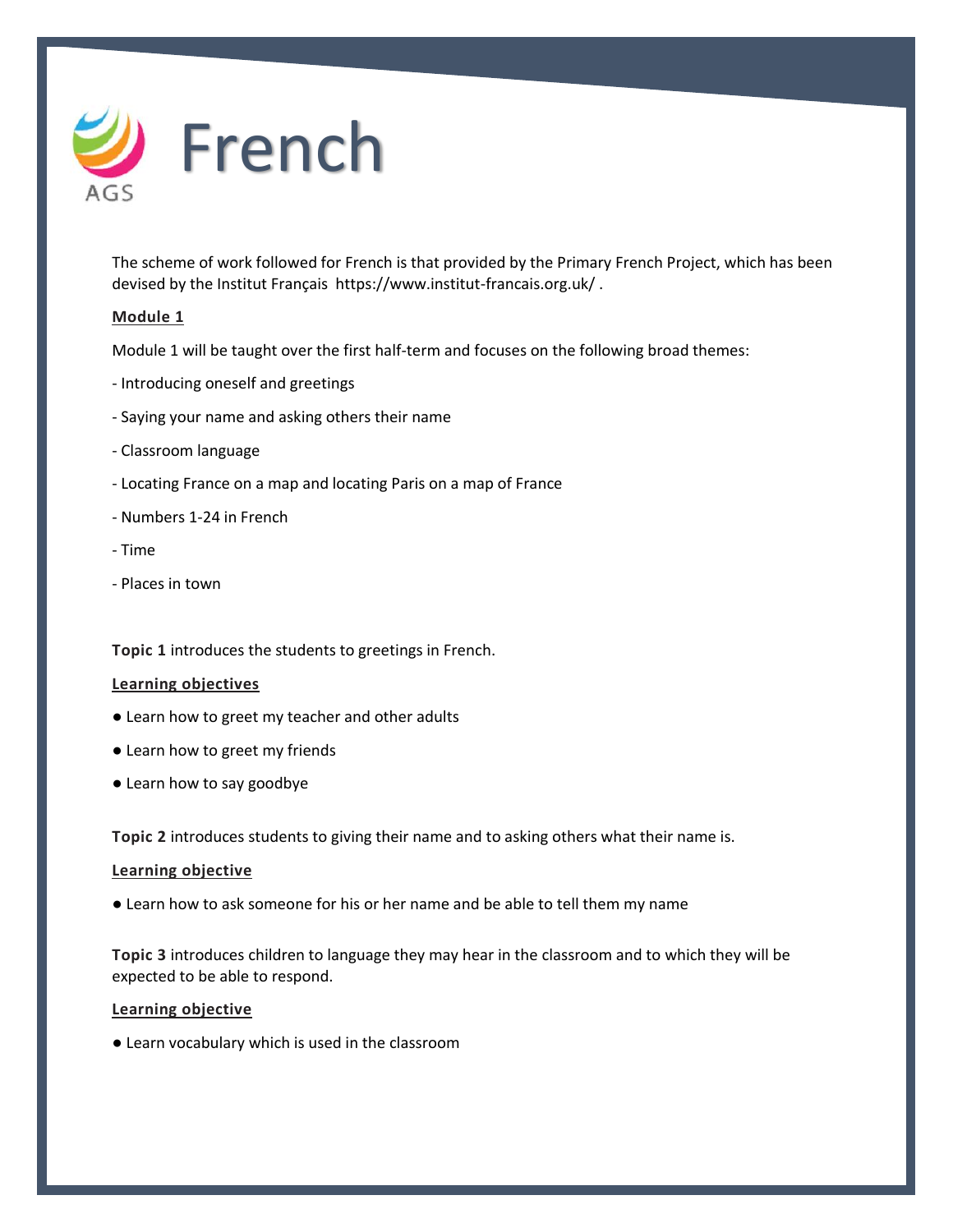**Topic 4** aims to give the students some contextual understanding of the language they are studying by introducing them to locating France on a map of Europe and Paris on a map of France.

#### **Learning objectives**

- Learn where France is located
- Learn where Paris is located in France

**Topic 5** focuses on the children being able to use and understand numbers up to 24 in French.

#### **Learning objectives**

- Learn to use numbers 0-24 in French
- Learn to understand numbers 0-24 in French

#### **Topic 6**: Time

-New vocabulary: Quelle heure est-il?

- Adverb: o'clock
- Agreements with clock times
- midi and minuit
- Complex sentences

- World clock: model a full question and answer. If you ask a question such as Quand il est 5 heures à Paris, quelle heure est-il à Londres ?, invite the children to respond with a full sentence: Quand il est 5 heures à Paris, il est 4 heures à Londres…

- Grammar Point:
- a clause
- subordinate / main

A simple sentence is made up of one clause. A complex sentence is made up of two clauses: a main (or independent) clause, and

a subordinate (or dependent) clause.

**Topic 7:** Places in town

-New vocabulary

un cinéma, un magasin, un parc, un restaurant, un supermarché..